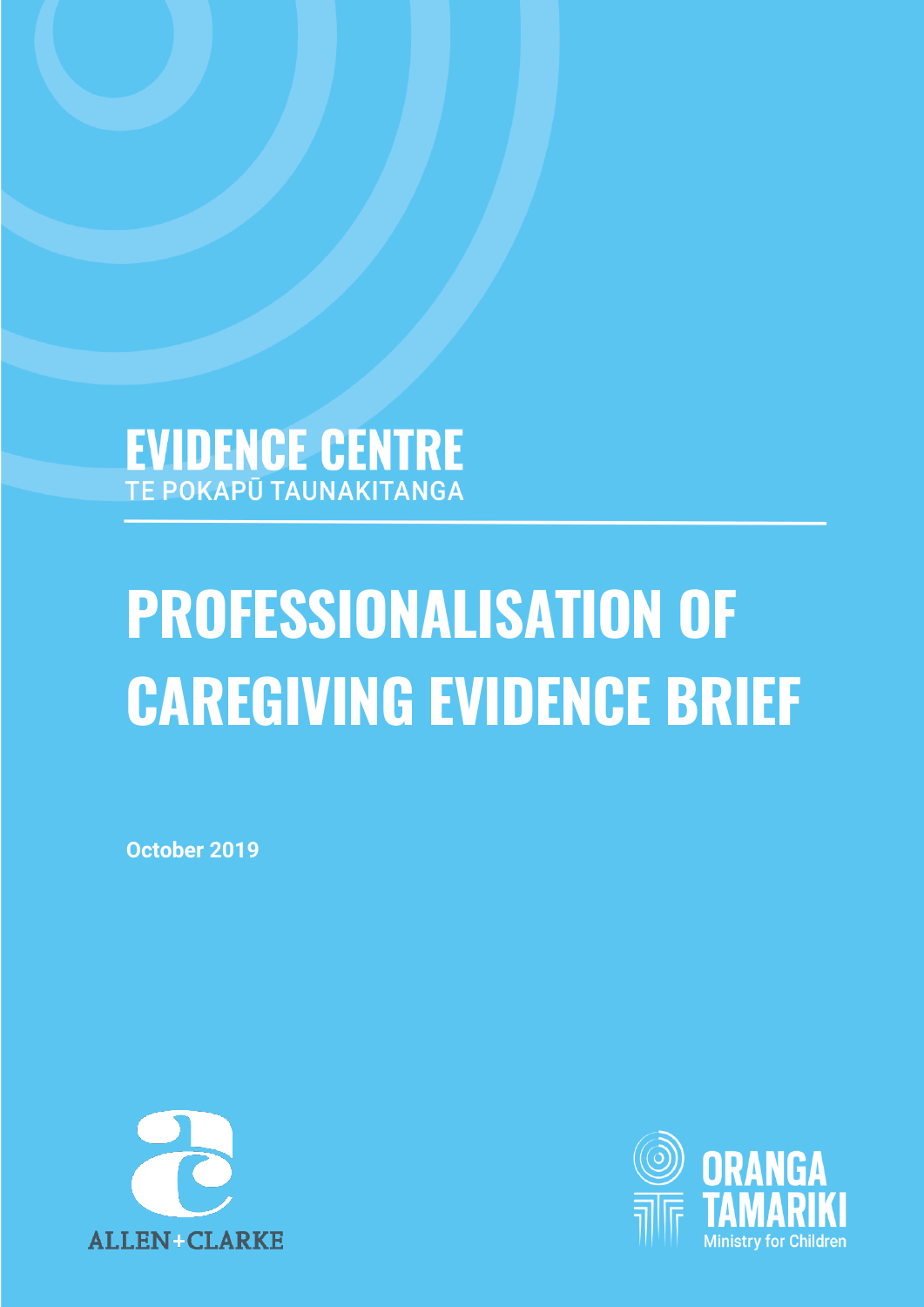### **EVIDENCE CENTRE TE POKAPŪ TAUNAKITANGA**

Aurora Centre, 56 The Terrace, Wellington

The Oranga Tamariki Evidence Centre works to build the evidence base that helps us better understand wellbeing and what works to improve outcomes for New Zealand's children, young people and their whānau.

Email[: research@ot.govt.nz](mailto:research@ot.govt.nz)

Authors: Jacinta Cording (*Allen + Clarke*)

Published: October 2019

ISBN: 978-0-9951239-6-0

If you need this material in a different version, please email us at research@ot.govt.nz and we will provide it for you.

#### Citation guidance:

This report can be referenced as Allen + Clarke. (2019). Professionalisation of Caregiving Evidence Brief. Wellington, New Zealand: Oranga Tamariki—Ministry for Children.

#### Copyright:

This document *Professionalisation of Caregiving Evidence Brief* is licensed under the Creative Commons Attribution 4.0 International License http:// creativecommons.org/licenses/by/4.0/.

Please attribute © New Zealand Government, Oranga Tamariki—Ministry for Children 2019.

#### Disclaimer:

Oranga Tamariki has made every effort to ensure the information in this report is reliable, but does not guarantee its accuracy and does not accept liability for any errors.

#### Acknowledgements:

Peer review and quality assurance: Odette Frost-Kruse, Alice Hartley, Marnie Carter (*Allen + Clarke*)

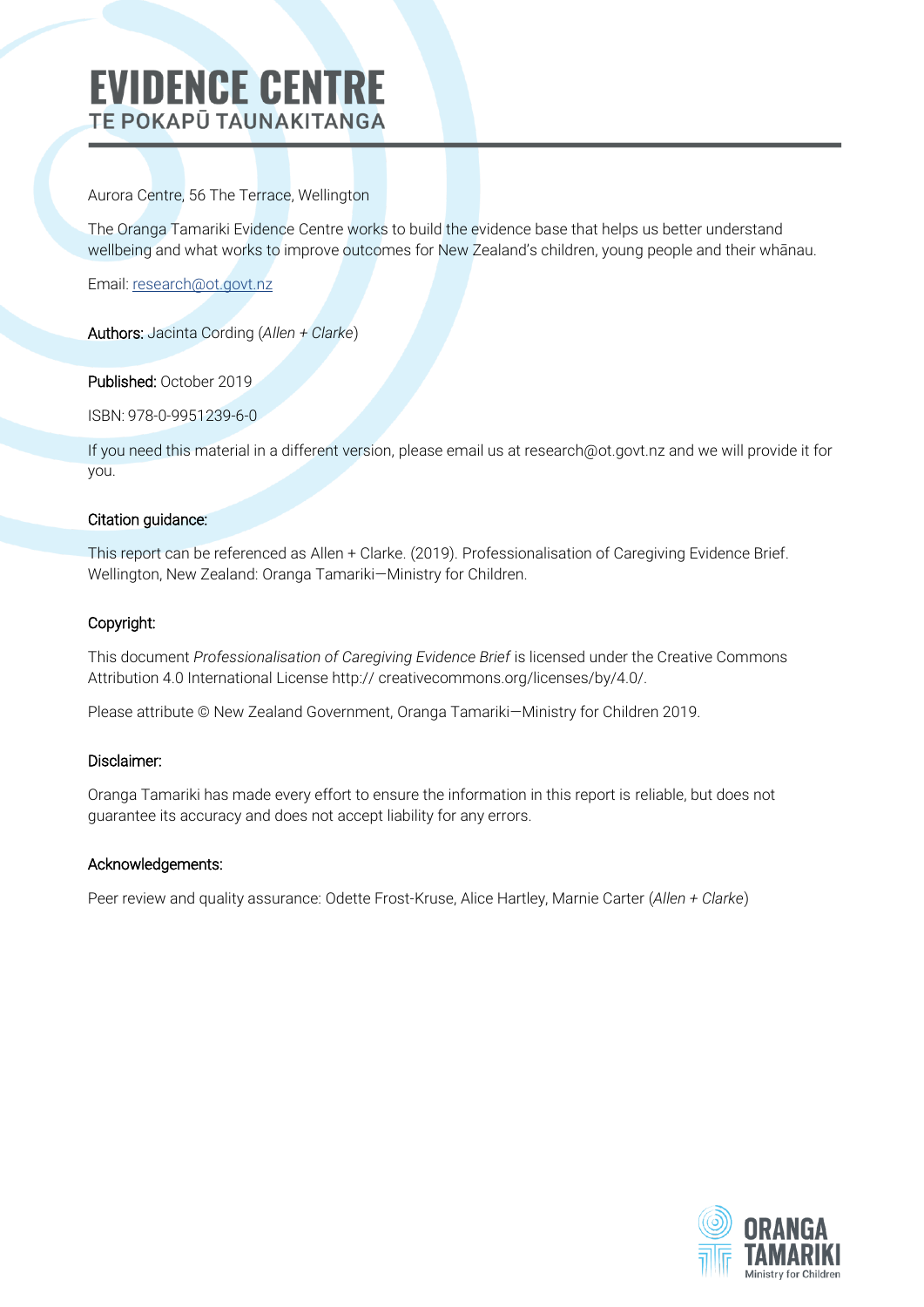## <span id="page-2-0"></span>**CONTENTS**

|                              |                                                                                                                                                                                                                                                                                           | 3  |
|------------------------------|-------------------------------------------------------------------------------------------------------------------------------------------------------------------------------------------------------------------------------------------------------------------------------------------|----|
|                              |                                                                                                                                                                                                                                                                                           |    |
|                              |                                                                                                                                                                                                                                                                                           |    |
| 1.                           |                                                                                                                                                                                                                                                                                           |    |
| 1.1.                         |                                                                                                                                                                                                                                                                                           |    |
| 2.                           |                                                                                                                                                                                                                                                                                           |    |
| 2.1.<br>2.2.<br>2.3.         |                                                                                                                                                                                                                                                                                           |    |
| 3.                           |                                                                                                                                                                                                                                                                                           |    |
| 3.1.<br>3.2.<br>3.3.<br>3.4. | What are the risks and benefits associated with different professional models of caregiving?13<br>What is the impact of different models of financial support on the recruitment and retention<br>What is the impact of professional models of caregiving on caring for children or young |    |
| 4.                           |                                                                                                                                                                                                                                                                                           | 23 |
|                              |                                                                                                                                                                                                                                                                                           | 27 |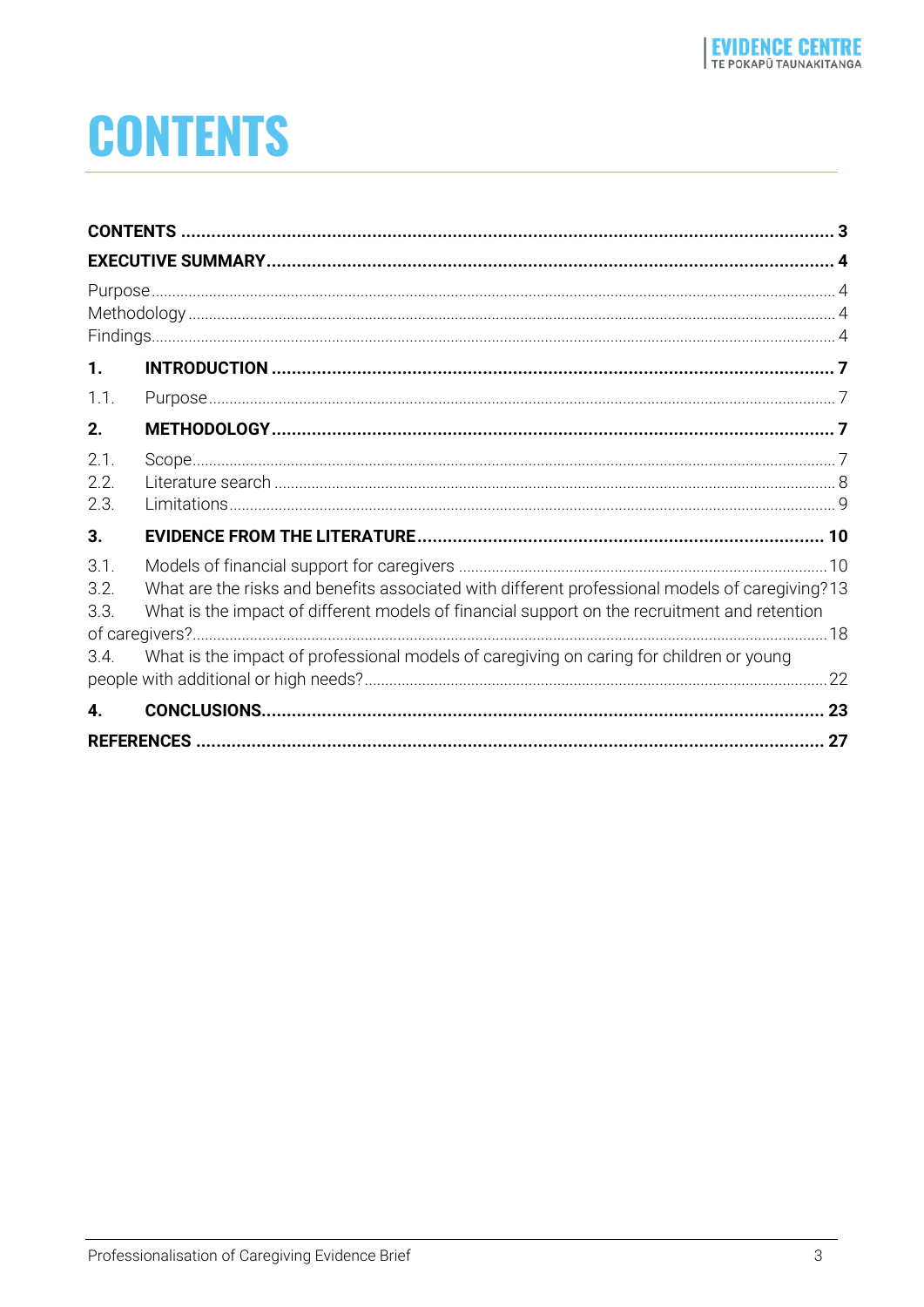## <span id="page-3-0"></span>**EXECUTIVE SUMMARY**

#### <span id="page-3-1"></span>Purpose

The purpose of this evidence brief is to provide up-to-date evidence about professional models for caregiver financial assistance, drawn from the existing national and international literature. This includes information on the impact these models have on the recruitment and retention of caregivers, and on caring for children and young people with additional or high needs. It is intended that this evidence brief will help to inform a review of financial assistance for caregivers that is currently being undertaken by Oranga Tamariki.

#### <span id="page-3-2"></span>**Methodology**

A search for peer-reviewed and grey literature was conducted using several academic databases and Google Scholar. The relevant identified literature included a mix of narrative reviews, policy documents, and primary empirical studies (largely involving surveys or interviews with current or former caregivers). In total, 45 articles and reports were included in the final evidence brief.

#### <span id="page-3-3"></span>**Findings**

#### Models of financial support for caregivers

Models and details of financial support systems for caregivers vary widely across international jurisdictions. Many jurisdictions, such as most US states, only provide maintenance or 'board' payments intended to cover the direct costs of caring for a child. In general, these maintenance payments are intended to cover direct living expenses such as children's clothing and food.

A small number of jurisdictions, such as Sweden and France, pay a salary or wage to caregivers. These payments are intended to recognise the professional nature of the caregiving role, and provide greater financial security for caregivers. In some instances, these wages are paid even when a child or young person is not currently placed with a particular caregiver. For example, caregivers in France continue to receive their salary for three months after a child has left their care and during brief absences of the child.

Skill-based payments are another professional model used internationally, most notably in the UK and Canada. In this model, caregivers are paid an additional fee on top of maintenance costs. This fee is determined by the assessed skill level of caregivers, which corresponds to the level of care they are able to provide based on existing training or experience. The way in which this fee is paid differs both within jurisdictions, and from agency to agency. For example, for approximately 25% of caregivers in the UK, the fee is split across 52 weeks per year to provide for greater financial stability. In this way, the skill-based fee arguably acts as a salary or wage for those caregivers.

Information on retainer payments was limited in the literature identified. One model was identified in British Columbia, Canada, which allowed caregivers providing higher levels of care to sign "bedspecific" contracts. These contracts paid a basic Service Payment, regardless of whether or not a child was placed with the caregiver, with additional maintenance payments being made once a child was placed.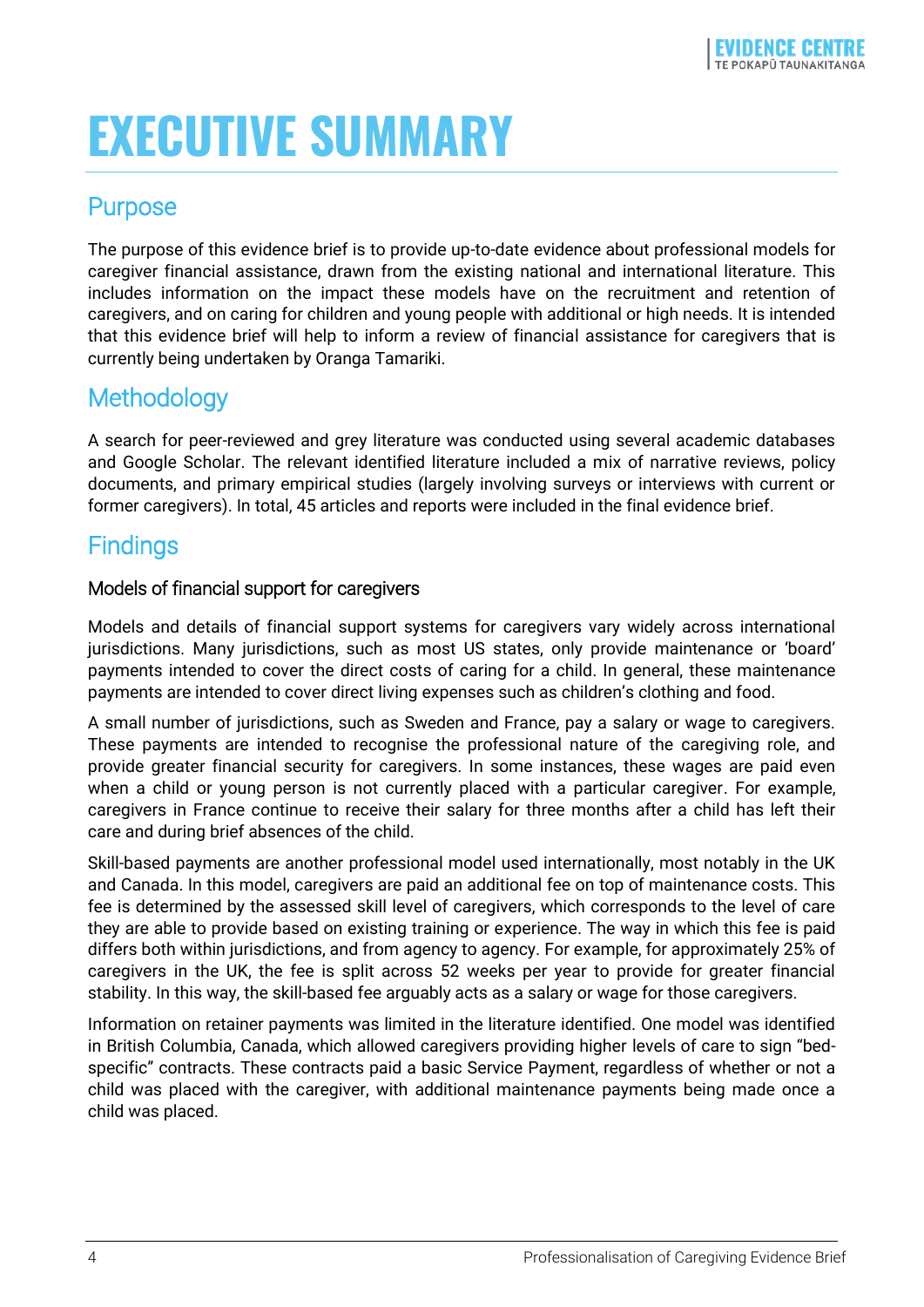#### Risks and benefits associated with professional models of care

Some professional models of caregiving are seen by caregivers, experts and advocates as an appropriate way to acknowledge the skills and challenges associated with providing care to children and young people. Payment of an additional fee on top of a maintenance allowance is positively associated with caregiver satisfaction and feelings of being valued and acknowledged. Payment of a living wage was seen by experts and advocates as potentially providing greater financial security and stability for caregivers, which in turn was related to perceived ability to provide a nurturing and enriched environment for children and young people in care. The additional skills-based fees were also seen to deliver greater financial stability for caregivers, with an additional benefit of creating a system whereby skills and ongoing professional development are recognised and incentivised for caregivers.

The most common risk identified for professional caregiving models related to the possibility of incentivising financial motivations for caregiving, rather than attracting individuals who were interested in the intrinsic rewards, such as the joy and satisfaction that came from supporting children and young people. The potential for the professionalisation of caregiving to be associated with tighter expectations and responsibilities, and afford less independence for caregivers was seen as another potential downside of these models. Other identified risks were more practical in nature, including a lack of leave provisions associated with some models, leading caregivers to forego much-needed respite or leave.

In general, studies often found that a majority of caregivers were opposed to a salary or wage for caregivers, because of the risks outlined above. That said, there was generally more support for skills-based payment despite these concerns. Fostering advocacy groups are strongly supportive of a living wage being paid to caregivers.

#### Impact of professional models of care on recruitment and retention

The general consensus in the literature is that the adequacy of financial reimbursement has a large impact on caregiver satisfaction and perceived ability to provide a loving, nurturing and enriched environment for children and young people in care. However, the literature also broadly suggests that financial remuneration (including professional models of payment) does not have a large impact on motivating people to become caregivers. This finding could relate to a potential response bias in the studies identified, which were largely based on surveys or interviews (i.e. because of the stigma associated with financial motivations for caregiving, respondents may have been unwilling to admit to such motivations in a survey). Indeed, more quantitative-based studies did find that levels of financial reimbursement had a significant impact on the supply of care placements. This suggests that survey- or interview-based studies may underestimate the impact of financial reimbursement on recruitment to some degree.

Professional models of financial support (including higher levels of financial support in general) appear to have a clear positive link with caregiver retention, likely because of the aforementioned link between level or type of reimbursement, and caregiver satisfaction and financial security. There is also some suggestion that providing sufficient reimbursement such that the need for additional employment is removed, can have a positive impact on caregiver retention rates.

#### Impact of professional models of care on caring for children or young people with additional or high needs

Information on the impact that professional models of care have on the care of children and young people with additional or high needs is limited. From the evidence available, there is some suggestion that professional caregiving models are more likely to attract skilled caregivers (i.e. those who are able to care for children and young people with high or complex needs) than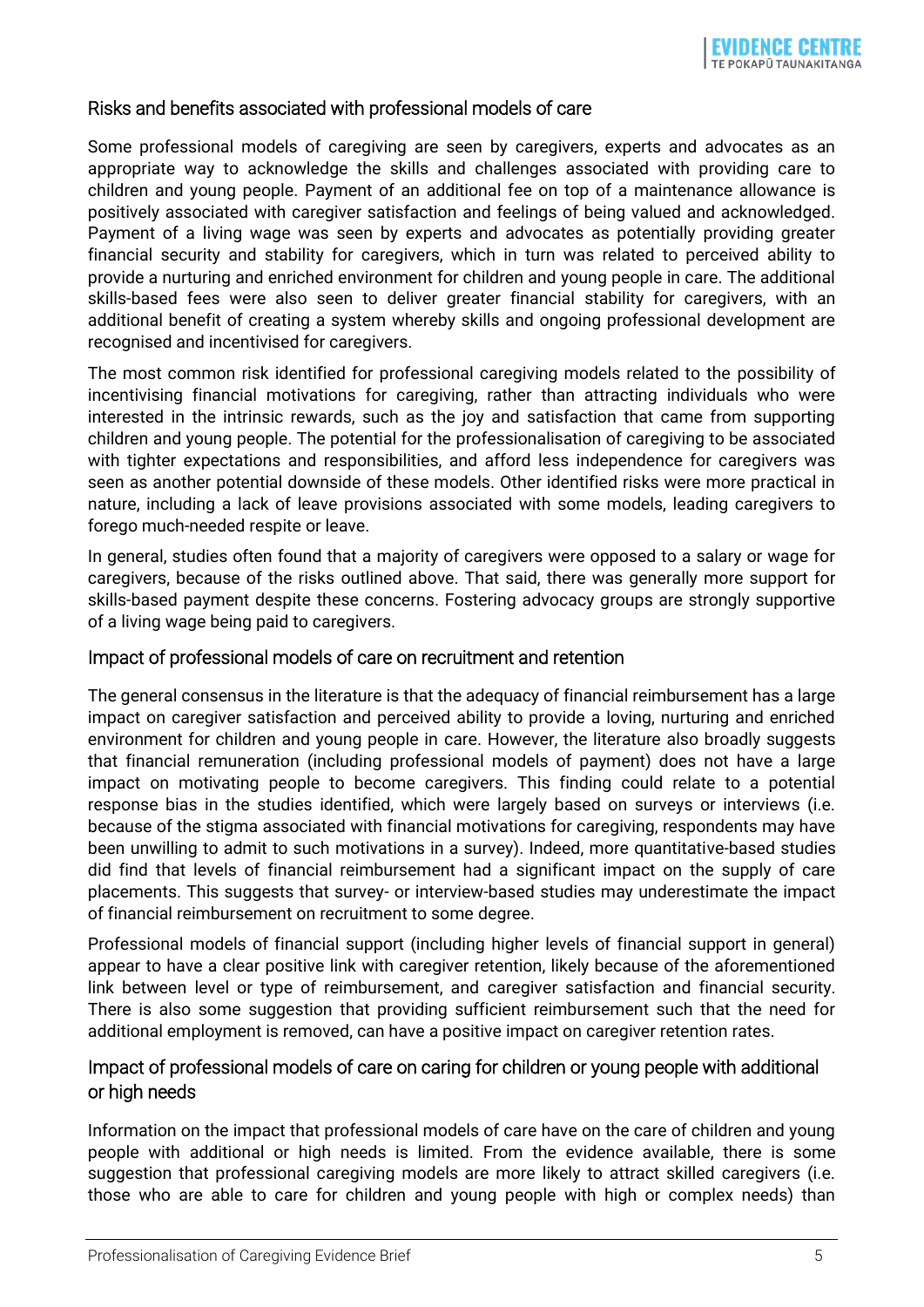traditional caregiving models. One study also found there was a decrease in challenging behaviours exhibited by children and young people with high needs who were cared for under a professional caregiving model, compared with those cared for under traditional caregiving models or models that provided housing subsidies for caregivers.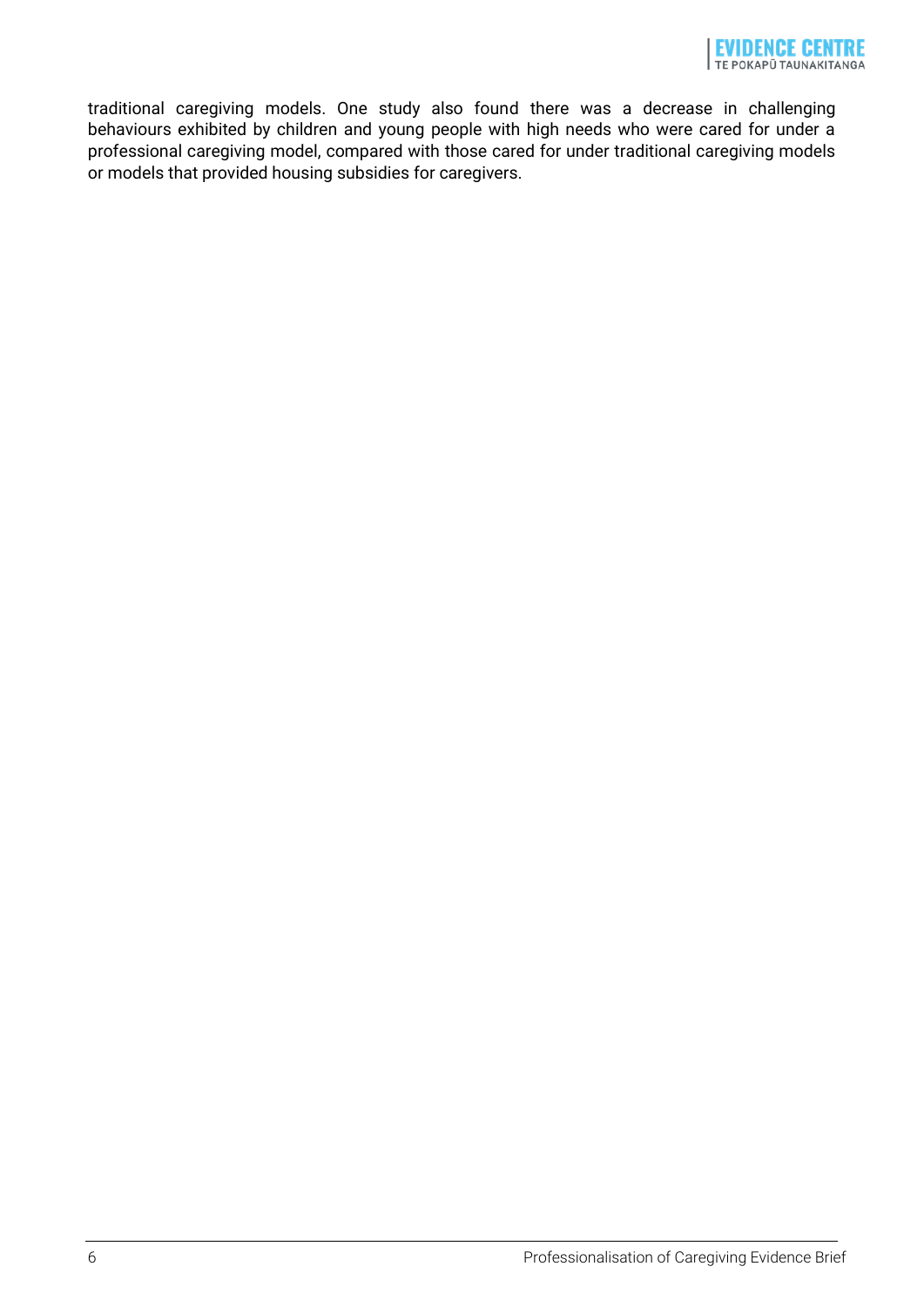#### <span id="page-6-0"></span>**1. INTRODUCTION**

#### <span id="page-6-1"></span>**1.1. Purpose**

The purpose of this evidence brief is to provide up-to-date evidence about professional models for caregiver financial assistance, drawn from the existing national and international literature. This includes information on the impact of these models on the recruitment and retention of caregivers, and on caring for children and young people with additional or high needs. The information contained within this evidence brief relates to carers of children and young people who have been removed from their biological parents and placed into the care of the state (including into the care of other whānau members, i.e. "kinship care"). It is intended that this evidence brief will help to inform a review of financial assistance settings for caregivers (and development of related key policy proposals) that is currently being undertaken by Oranga Tamariki.

#### <span id="page-6-2"></span>**2. METHODOLOGY**

#### <span id="page-6-3"></span>**2.1. Scope**

This evidence brief contributes to the Oranga Tamariki evidence base by providing an overview of current literature as it relates to the following aspects of professional models for caregiver financial assistance:

- remunerating caregivers for their time/services (akin to a salary or wage payment)
- recognising the skill and/or experience of a caregiver (e.g., additional payment based on the skills of the caregiver)
- ensuring the caregiver is able to maintain a place for a child to be placed with them (akin to a retainer or 'bed reservation fee').

For each of these aspects, the evidence brief addresses the following key research questions:

- What does the evidence tell us about the types of professional approaches being used to financially assist caregivers?
- What does the evidence tell us about the effect of these approaches on:
	- o recruitment and retention of caregivers?
	- o caring for children with additional or high needs?
- What does the evidence tell us about the risks and benefits of these approaches?

The following areas were considered out of scope for the evidence brief:

- financial assistance within volunteer caregiving models
- financial assistance within Youth Justice residences, or similar staffed special care residences
- financial assistance for vulnerable children or young people that are not within the care of Oranga Tamariki (e.g., Orphan's Benefit or Unsupported Child's Benefit).

The search was not limited to any particular timeframes, however sources of information were limited to peer-reviewed publications or grey literature from reputable sources (e.g., government departments or prominent NGOs), published in English.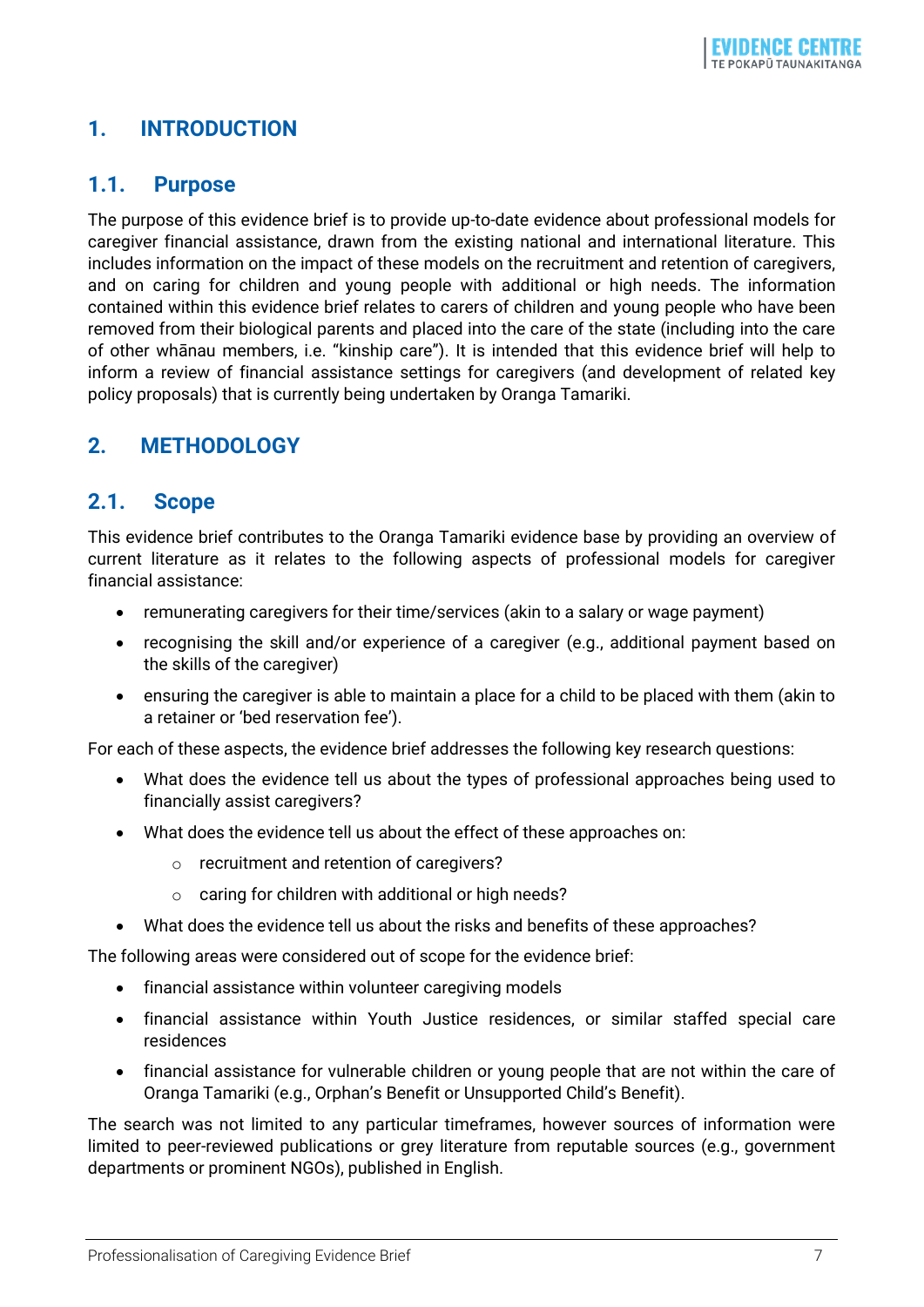#### <span id="page-7-0"></span>**2.2. Literature search**

In total, information from 45 articles or reports was used to provide an overview of the evidence related to each key research question. The following databases were searched between 8 and 14 July 2019:

- Cochrane Library
- CINAHL
- Education source
- ERIC
- ProQuest
- PsycINFO
- PubMed
- ScienceDirect
- Scopus
- Web of science

A search for grey literature was also conducted using Google Scholar.

To conduct the search we used combinations of subject/index terms where appropriate, in combination with key words. All search terms used in the evidence brief are provided in [Table 1](#page-7-1) below. Searches were conducted using all possible combinations from each of the three columns, with the terms in the first column being used as subject/index terms. The search terms that were found to be the most effective in returning relevant articles or documents have been bolded.

| Search term 1  | Search term 2             | Search term 3     |
|----------------|---------------------------|-------------------|
| Looked after   | $Pay*$                    | Professional*     |
| Foster*        | Reimburse*                | Recruit*          |
| Out-of-home    | <b>Fee</b>                | Satisfact*        |
| State care     | Salar*                    | Retention/retain* |
| Protect* care  | Retainer                  | Motivat*          |
| Away from home | Remunerat*                | Skill*            |
|                | Financ* assist*           | High needs        |
|                | Financ <sup>*</sup> model | Complex*          |
|                | Financ* reward            | Disab*            |
|                | Compensat*                |                   |

<span id="page-7-1"></span>Table 1. Search terms

The title and abstracts of initial returns were reviewed for relevance to the key research areas. The references used in articles or reports that passed this initial review, as well as lists of documents that had cited these articles or reports (generated by the databases searched), were also checked for any further relevant information sources.

From this first sweep, full texts for all potential inclusions (66 documents) were reviewed for relevance to the key research areas. Further documents were excluded because they did not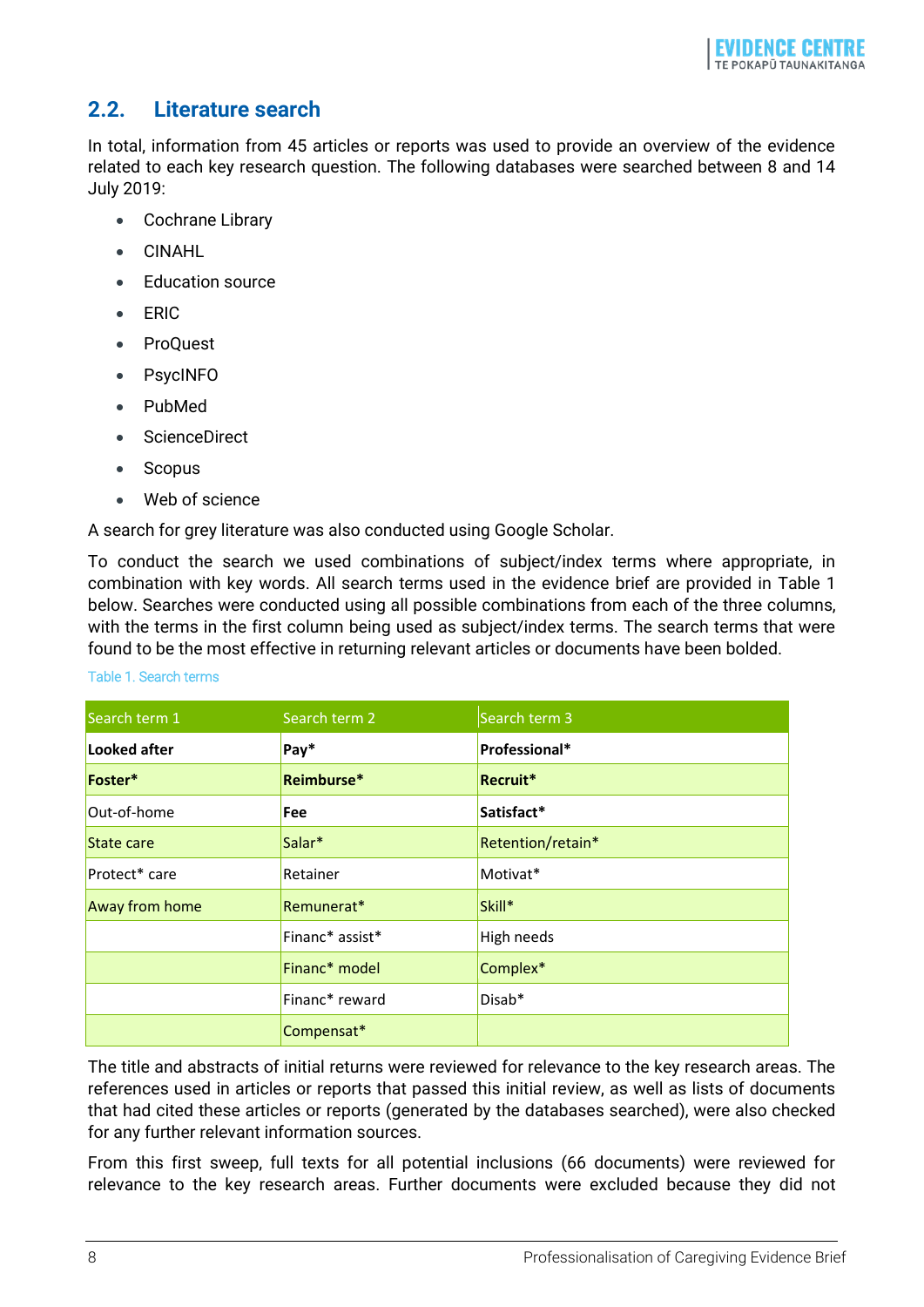specifically address financial support for caregivers (e.g., they instead discussed general caregiver satisfaction or recruitment), or because they related to home-based health-related care, rather than the care of children and young people under state custody. In total, 21 documents were excluded from the evidence brief after reviewing the full text.

This left a total of 45 articles and reports included in the final evidence brief.

#### <span id="page-8-0"></span>**2.3. Limitations**

When considering the information provided in this evidence brief, it is important to recognise that, although the search of the literature was relatively detailed and extensive, it is likely that some research or reports that address the key research areas were not identified in the search (and therefore not included in this report).

Furthermore, the quality of each study or report was not formally assessed in this evidence brief. As a result, this report includes information from reviews that provided useful information but lacked some important components such as clear eligibility criteria, search strategies, study selection processes, and assessment of methodology and bias in individual studies. We have also included information sourced from individual studies, which may be more subject to bias than research that collates findings across several studies and analyse the results as a whole. While we have attempted to address these limitations by clearly indicating the source of information presented in this evidence brief, it is important that the information presented from non-systematic reviews or individual studies is interpreted with caution.

In terms of the type of studies and information used to inform this evidence brief, it is notable that most empirical studies available on this topic used a survey methodology or face-to-face interviewing with former or current caregivers. Much of the literature notes the stigma or judgement associated with a perception of financial motivation for caregiving, and it is therefore likely that fear of this stigma may have biased the responses of caregivers in these surveys and interviews. It can therefore be expected that these studies under-estimate the impact of financial reimbursement on caregiver recruitment and retention, to some degree. It is noted in the evidence brief where the results between, or within, studies are suggestive of this bias.

Although a relatively large number of relevant articles were identified for this evidence brief, there were some important gaps in the literature. These included information on the "retainer fee" that is paid in some jurisdictions, and on the impact of professional caregiving models on the care of children and young people with high or complex needs. It is recommended that more research is conducted in these areas to better understand the impact that professional models might have on the quality of caregiving in these areas.

A final limitation of the literature scan is that most of the evidence included has been sourced from outside of New Zealand, primarily from Australia, the USA and the UK. Although the child welfare systems in these jurisdictions are broadly similar to New Zealand's, care needs to be taken when generalising the findings to the unique cultural and environmental context of New Zealand. In particular, no information was found on the impact of professional caregiving models on the care of Māori or Pacific children and young people. There was also no information found relating to the impact of professional caregiving models on the practice of whāngai, or care provided from the broader whānau, hapū or iwi. Further New Zealand-based research is required to identify whether the learnings and evidence found overseas are also applicable here.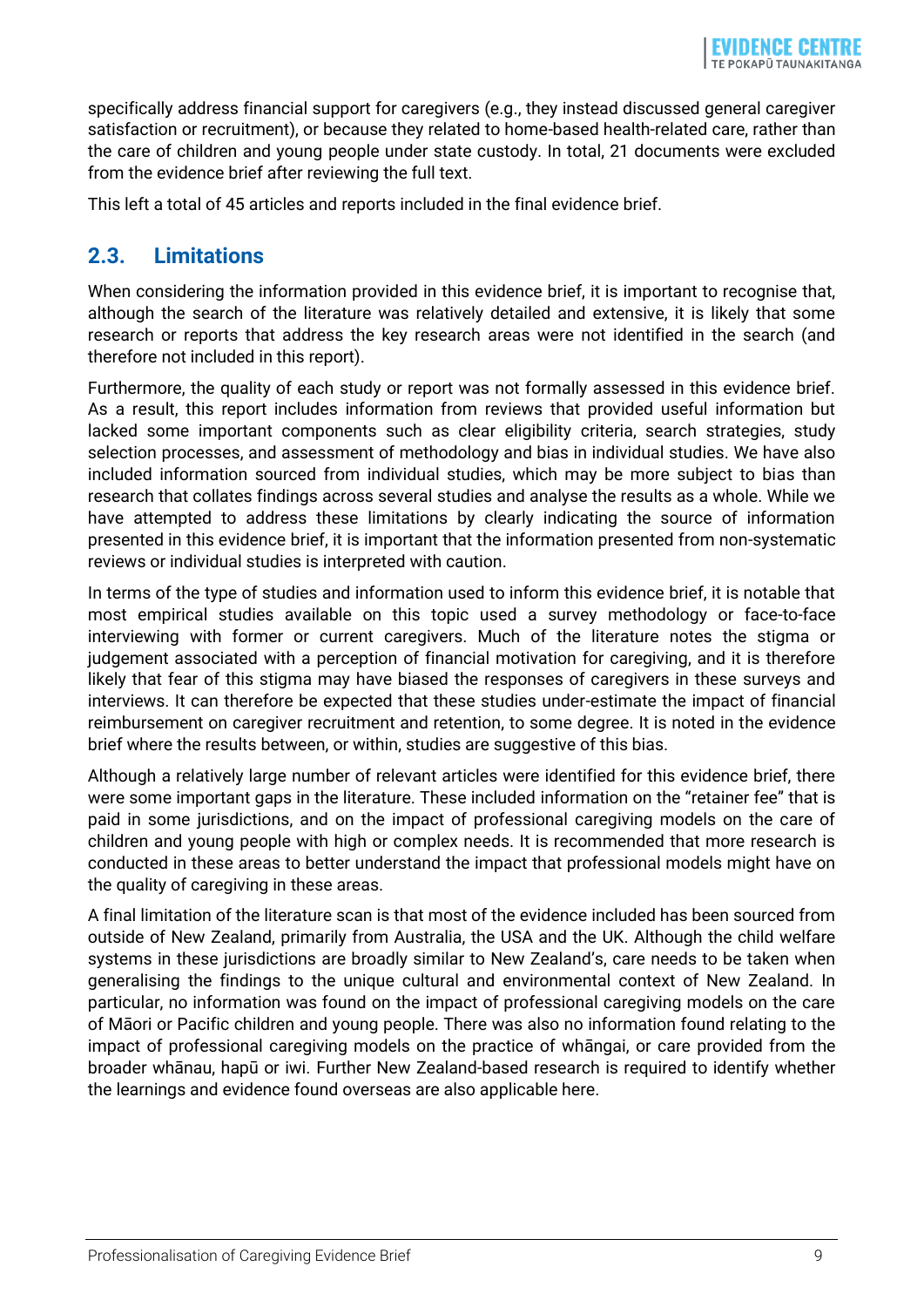#### <span id="page-9-0"></span>**3. EVIDENCE FROM THE LITERATURE**

Below we present a synthesised summary of the relevant literature identified for inclusion in this evidence brief. A large number of identified studies focussed on the adequacy of financial reimbursement in general and its relationship with caregiver recruitment and retention, rather than focussing on particular payment models. We have therefore included a summary of this literature, in addition to information relating to the key research questions outlined above.

#### <span id="page-9-1"></span>**3.1. Models of financial support for caregivers**

#### **3.1.1. Overall financial reimbursement**

Models of financial reimbursement for caregiving vary widely across international jurisdictions. Whereas some jurisdictions have moved toward more professional models of care (more on this below), many only pay allowances intended to cover maintenance costs for children and young people. For example, in the USA foster carer payments are funded by a combination of federal, state and local county funding (Ahn, DePanfilis, Frick, & Barth, 2018). Monthly foster care payments vary widely depending on the policies and funding available by state. However, in general payments are intended only to cover the expenses, such as clothing and food, related to caring for children and young people (Ahn et al., 2018; DeVooght, Child Trends, & Blazey, 2013).

The inadequacy of foster care payments is an international issue, with problems raised in the literature from Australia, the UK, the USA, Sweden, Japan, and India (Colton, Roberts, & Williams, 2008; DeVooght et al., 2013; McHugh & Valentine, 2011). Financial reimbursement for caregivers is often found to fail to cover anticipated costs of living for children in care, despite a stated aim of many child welfare agencies that caregivers should not be set back financially for providing care for children in need (Colton et al., 2008; DeVooght et al., 2013). Indeed, a survey of 66 Canadian caregivers found that 70% reported that they required higher levels of financial support to maintain their caregiving role (Hudson & Levasseur, 2002), and only 45% of 1,181 respondents to a caregiver survey in the UK indicated that they were satisfied with the payment they received (Kirton, Beecham, & Ogilvie, 2007). There was also some suggestion that where payments adequately cover the costs of caregiving, caregivers are able to more effectively care for children and young people. The survey found that positive views of the adequacy of maintenance payments were significantly associated with belonging to a higher-performing<sup>1</sup> (and higher-paying) agency.

Perceptions of the inadequacy of financial support appear to be somewhat moderated by the level of commitment or caring 'work' required; a study involving semi-structured interviews with 20 female caregivers in England found that caregivers receiving a salary-like fee were more unhappy with the level of remuneration when the child or young person in their care required higher levels of supervision or care (Kirton, 2001). In this instance, it was felt that increased remuneration provided recognition of the work and challenges involved in providing higher levels of care.

#### **3.1.2. Professional models of caregiving**

A common theme in the literature is the potential complexities and ambiguities associated with caregivers' dual role as both care-providers and professionals. An integrative literature review of 18 studies focussing on caregiver experiences found that it is equally common for caregivers to

-

<sup>&</sup>lt;sup>1</sup> Higher-performing agencies were identified based on the proportion of children and young people able to be placed, and placement stability measures.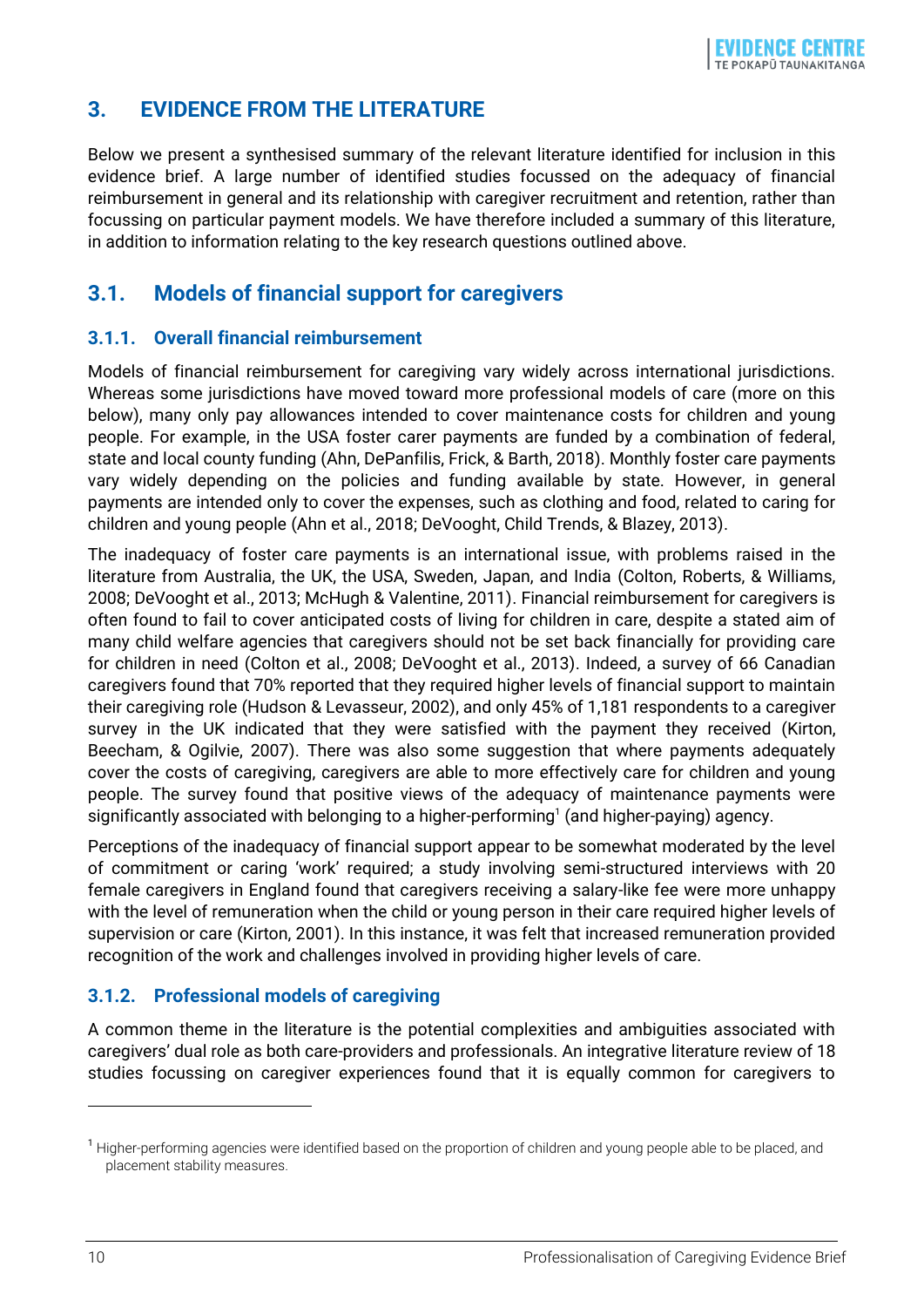identify as parents to children in care, as professionals working in partnership with the child welfare system, or as a combination of the two (Blythe, Wilkes, & Halcomb, 2014). The review did note a pattern in how caregivers tended to define their role, however. Caregivers providing shortterm placements were often more likely to consider their care as a professional service, whereas longer-term placements tended to lead to a stronger attachment to the child or young person, and therefore a greater likelihood of adopting a parental identity. The review also concluded that the failure of child welfare agencies to acknowledge this parental role had negative impacts on caregiver self-esteem and emotional wellbeing, and that there was a need to provide clarity around expected caregiver roles. A more recent study involving semi-structured interviews with 33 caregivers in Flanders, Belgium, also supported the dual-role concept of caregiving, with most of the caregivers interviewed identifying themselves as parents rather than carers (De Wilde, Devlieghere, Vandenbroeck, & Vanobbergen, 2019).

There is some suggestion in the literature that kinship carers in particular are less likely to view themselves as delivering a professional service than non-kinship carers (Wilson & Evetts, 2006). That said, many experts and advocates argue strongly against the idea of reimbursing kinship carers at different rates or using different models than non-kinship carers. This is because doing otherwise may indicate a lack of respect or support for the work of kinship carers, which may in turn make it more difficult to preferentially place children with family or relatives (Centre for Social Justice, 2008). Indeed, previous research has suggested that kinship carers tend to experience higher levels of financial hardship and are more likely to be sole caregivers than non-kinship carers (Farmer & Moyers, 2008, as cited in Baginsky, Gorin, & Sands, 2017), indicating a need for financial support amongst this population of carers.

The proportion of children in kinship care differs widely across international jurisdictions, and therefore the level of attention paid to kinship care when considering professional caregiving models may likewise vary. Approximately 42% of Australian (McHugh, 2007) and 30% of American children in care live with kin or relatives (Rubin, Springer, Zlotnik, & Kang-Yi, 2017). Rates of kinship care are also comparatively high in Scotland (29%) and Northern Ireland (31%), but rates of kinship care in England (16%) and Wales (11%) are much lower (McCartan, Bunting, Bywaters, Davidson, Elliott, & Hooper, 2018). McCartan and colleagues suggest that this disparity may be because of the higher overall rate of children in care in Scotland and Northern Ireland compared with England and Wales, and differences in politics and culture across the jurisdictions. Given that approximately 44% of New Zealand children and young people in care are in family or whānau placements (Ministry of Social Development, 2017), this suggests that the policy settings in Australia, the United States, Scotland and Wales may be more transferrable to New Zealand than those used in England or Wales.

The conflict and ambiguity in the caregiving role led to calls for the professionalisation of caregiving (Cuthbert, 2015), along with the recognition that a greater proportion of children and young people in care are demonstrating the higher levels of need associated with experiences of neglect and abuse (Kirton, 2007). The idea here is that by professionalising the caregiving role, this might lead to greater recognition of the skills and labour involved in fostering, and enable the professional expectations of caregivers to be more clearly determined. Indeed, a qualitative study involving interviews with 40 long-term caregivers in the UK found that where caregivers were able to successfully balance the parent and professional role, viewing oneself as a successful, skilled professional facilitated the self-perception of being a successful, loving, enriching foster parent (Schofield, Beek, Ward, & Biggart, 2013). People who were able to comfortably take on both roles expressed the satisfaction and enjoyment that they felt from performing well at both work and home, at the same time. For those who were not able to sit comfortably with both roles, there appeared to be an impact of either performance anxiety or anxiety related to the ambiguity of the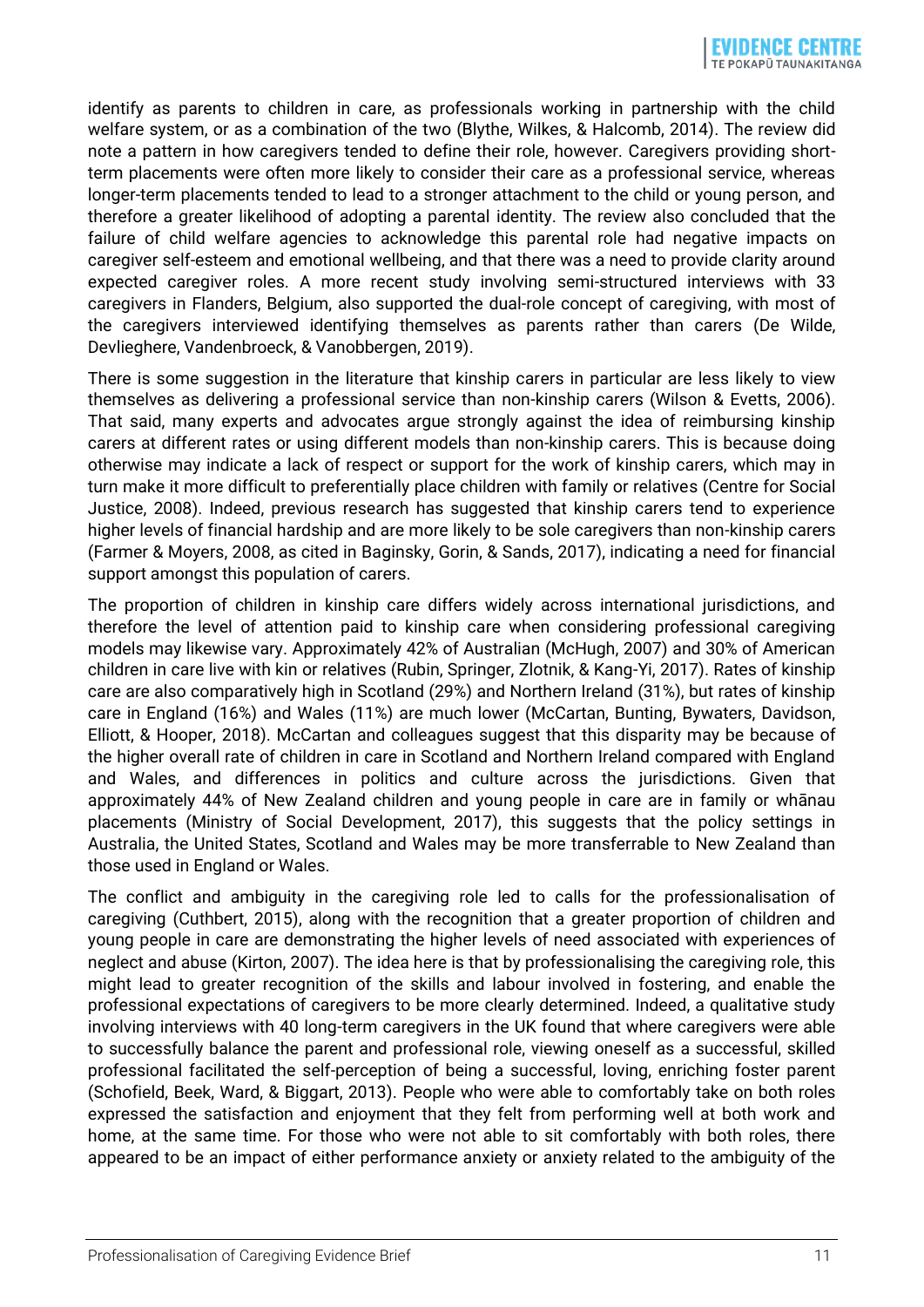carer and parent role. This would lead individuals to try to draw clear distinctions between the two roles, often resulting in reduced performance in both.

Professional models of caregiving typically include training opportunities, expecting a higher level of collaboration and engagement with child welfare agencies and biological families, and a move, in some jurisdictions, to provide financial reimbursement that recognised the labour and skill associated with caregiving (Cuthbert, 2015). It is the financial aspect of professional caregiving that is the focus of this evidence brief.

#### **Salary/wage-based payments**

There are a small number of international jurisdictions that provide a salary/wage-based payment to caregivers. Caregiving fees in the UK are largely tied to skill level (and are therefore discussed in more depth in the following section), however for approximately 25% of UK caregivers, payment of the caregiving fee is spread out over 52 weeks per year, regardless of whether they currently have a child placed with them (Tearse, 2010). In this way, the skill-based payment takes on a function similar to that of a salary or wage, in that it provides continuous income for caregiving families.

Sweden also provides a wage payment for caregiving that is in addition to a maintenance allowance, which is taxable and deemed pensionable income (McHugh, 2007). This wage is doubled for caregivers who are required to stay at home due to the needs of the child or young person. Despite this salary-type approach to remuneration, a survey of Swedish caregivers found that half of respondents felt that the amount that they were paid was still too low (Hojer, 2006, cited in Colton et al., 2008).

France has also implemented a professional caregiving system, where in addition to a maintenance allowance, caregivers are paid a wage that continues over short absences of the child or young person in care, and for three months after a child leaves their care (McHugh, 2007). This caregiving wage is tied to compulsory training, amounting to 40 hours per year, for the first three years of caregiving. Caregivers are paid to attend this training, in addition to receiving payment for any children placed with them during this time.

Additionally, Australia utilises some professional caregiver roles. Professional caregivers in Australia are often highly skilled and educated caregivers who receive a salary in addition to an allowance for expenses, as well as paid respite and holiday leave, and ongoing training (Habel, Clark, & Segal, 2013). These caregivers are commonly asked to provide care for children and young people with higher or more complex needs.

#### **Skill-based payments**

As mentioned in the previous section, there is a substantial amount of overlap between skill-based payments and salary/wage-type payments. This makes it difficult to clearly distinguish between the two when summarising the relevant literature, however we have attempted to do so where this is possible throughout the evidence brief.

Skill-based payments are perhaps the most common form of professional models of caregiver reimbursement adopted internationally. Approximately half of UK caregivers receive some kind of skill-based fee (in addition to allowances paid to cover expenses associated with providing care for children and young people). The rate of this fee depends on the caregiver's skill level, length of experience, or professional experience, with more skilled/experienced carers receiving a higher fee payment (Cann & Lawson, 2016; McHugh, 2007; Tearse, 2010). A 2014 Scottish survey of 28 Local Authorities (LA) and 20 Independent and Voluntary Providers of foster care (IVPs) found that approximately half of LAs and IVPs provide fees and allowances in a combined payment for caregivers, whereas the other half paid fees and allowances separately (Button, 2014).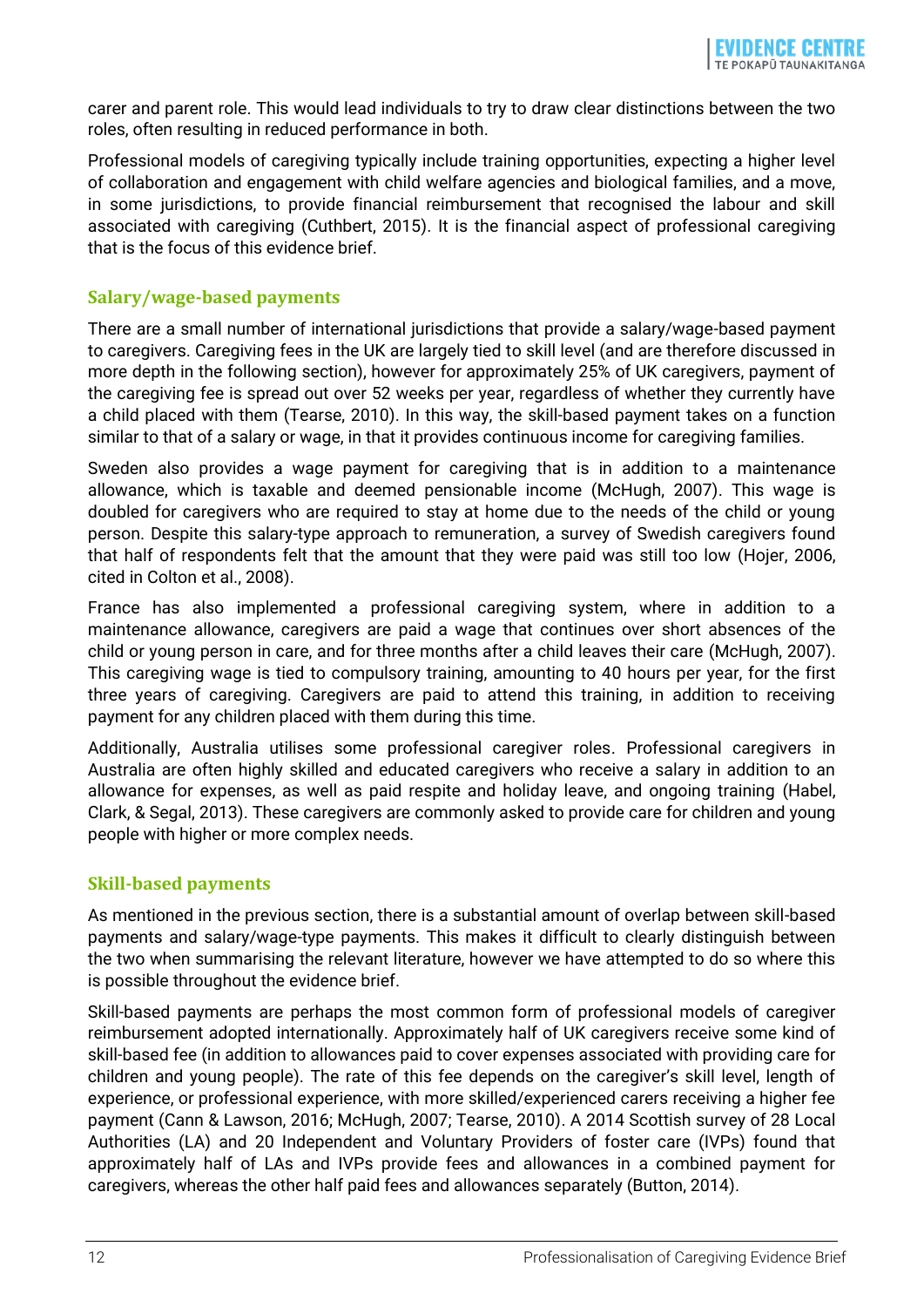Although skill-based payments are associated with higher financial reimbursement overall than cost-only models, a 2007 survey of UK caregivers found that only approximately 25% of caregivers reported receiving a living wage, whereas 17% of caregivers reported relying on benefits for additional income and 40% of kinship caregivers reported supporting children and young people solely on their pension (The Fostering Network, 2007, as cited in Centre for Social Justice, 2008). Another large survey of 2,123 caregivers conducted by The Fostering Network also found that 54% of respondents indicated that they or their partner also received benefits or tax credits of some kind (Tearse, 2010).

The province of British Columbia in Canada have also implemented a structured, multi-levelled approach to caregiving, with different knowledge, experience and care expectations for each level of care (Lawrence, 2008). Payment rates are determined by the level of care that each caregiver is able to provide, rather than the needs level of individual children or young people placed with them. The provinces of Alberta and Saskatchewan also work on similar models, with all caregivers being paid a standard maintenance fee based on the age of the child or young person, and an additional skill fee being paid to caregivers who meet the requirements for providing higher levels of care (Lawrence, 2008).

#### **Retainer payments**

Information on how retainer payments are implemented is lacking in the literature. Only one jurisdiction was identified that currently pays a specific retainer fee to caregivers. In the province of British Columbia's multi-levelled approach to caregiving, caregivers within certain (more complex) levels of care are able to sign "bed-specific" contracts (Lawrence, 2008). These contracts ensure that caregivers are paid a basic Service Payment regardless of whether or not a child is currently placed with them, with an additional Board allowance being paid when a placement is made. In essence, this means that caregivers are paid a 'bed reservation' fee.

#### <span id="page-12-0"></span>**3.2. What are the risks and benefits associated with different professional models of caregiving?**

Many caregivers report feeling that the work involved in providing care for children and young people is often under-valued and unrecognised by other professionals, including child welfare agencies, because it is often seen as a community service rather than a job (Colton et al., 2008; Critelli, 2008; Cuthbert, 2015). In this vein, professional models of caregiving are seen as a way to appropriately acknowledge the skills and labour of caregivers. Supporting this idea, respondents in a survey of 66 caregivers in Canada indicated that financial compensation should incorporate a recognition and valuing of caregivers' contribution, in addition to covering expenses; the survey also found that lower levels of financial assistance were associated with lower levels of caregivers feeling valued and acknowledged (Hudson & Levasseur, 2002).

A survey of 1,181 UK caregivers also found that payment of a fee in addition to payments covering the maintenance of children was significantly associated with higher satisfaction with overall remuneration (Kirton et al., 2007). In addition, a survey of 205 caregivers in Australia that found that many caregivers felt that payments associated with professional caregiving would better acknowledge the highly skilled nature of their role (Randle, Ernst, Leisch, & Dolnicar, 2017). Others also note the importance of remuneration acknowledging the professional nature of the caregiving role, especially considering the growth in formal demands and responsibilities on caregivers such as attending required training and working collaboratively with social workers, biological parents and other wellbeing providers (Cuthbert, 2015; The Fostering Network, 2004; Wilson & Evetts, 2006).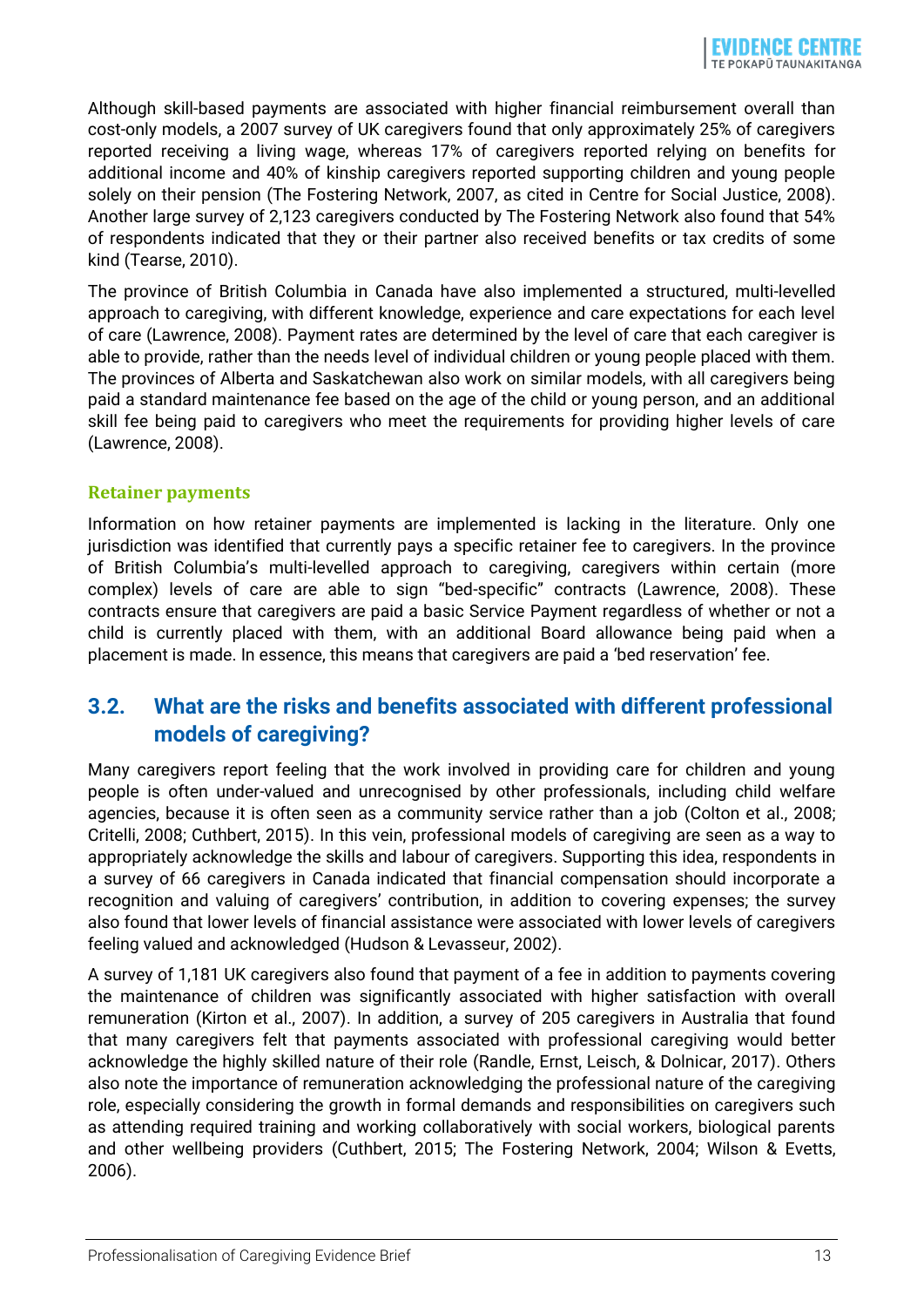Along with these benefits of increased recognition of the skills and challenges associated with professional caregiving models, some notable risks have been identified in the literature. One Slovak Republic-based study specifically assessed perceived risks associated with professional caregiving, using a survey of 56 professional caregivers, 32 educators, and 27 group home workers (Gazikova, Sebokova, Fellnerova, & Ridosko, 2017). They found that although educators and group home workers generally perceived significantly more risks than the caregivers, all three groups reported similar areas of perceived risk. These areas were mostly related to characteristics of the caregiver or circumstances leading to the child being placed in care, which might impact on child wellbeing, rather than being specific to professional caregiving (e.g., caregivers under the age of 25 or over 55; high demands on a child; placing a child soon after the caregiver loses a partner). However, one of the most highly-perceived risk was "undue expectations on the part of a professional parent".

This links with other similar arguments made in the literature relating to the potential demands placed on professional caregivers. Some argue that paying caregivers a professional fee may undermine the independence and autonomy of caregivers in their current "volunteer" role, because of increased accountability and contractual prescriptions being tied to the financial reimbursement (Cuthbert, 2015). Indeed, De Wilde and colleague's (2019) study involving semi-structured interviews with 33 caregivers in Flanders, Belgium, concluded that most participants did not support professionalisation of caregiving because they felt that this would entail increased professional responsibilities and accountability for families, not allowing them the chance to "fail" and learn from their mistakes along the way. That said, the caregivers in this study did state that financial benefits of caregiving are welcome and enabled families to better provide for children and young people in their care.

One of the most common risks raised in the literature is the risk of motivating caregivers for financial, rather than altruistic, reasons (Colton et al., 2008). This is sometimes called the 'love or money' debate, with many researchers noting the social stigma attached to caregivers who appear to "be in it for the money" instead of professing child- or wellbeing-orientated reasons for becoming a caregiver (Cuthbert, 2015; Kirton, 2007). Interestingly, this concern does not seem to be equally applied to government agencies contracting private, for-profit agencies to co-ordinate caregiving. As noted by Colton and colleagues (2008):

"*It would appear that we are, to some extent, overcoming our revulsion towards allowing organizations to profit from the miseries of children in need. But we are not overcoming the same revulsion in relation to allowing individual foster-carers to profit*" (p. 874).

The fear that providing professional remuneration for caregiving will promote an emphasis on financial, rather than altruistic, motivations has not yet been supported with empirical evidence. In fact, a study involving semi-structured interviews with 20 female caregivers who were paid salarylike fees for their caregiving found that over 50% of participants felt that they regarded their task as more akin to parenting than a 'job', with only three of the participants identifying it clearly as a job (Kirton, 2001). For those who identified their role as more of a job, they tended to emphasise their task of working in partnership, rather than as a substitute for, biological families, rather than focussing on the style and amount of remuneration.

#### **3.2.1. Risks and benefits associated with salary/wage-type payments**

A number of benefits have been identified in the literature for paying caregivers a salary or wage, largely by caregiver advocacy groups. A policy document produced by the UK's Children in Care Working Group included as one of its recommendations that caregivers (including kinship caregivers) should be paid a living wage, in addition to allowances provided for expenses related to the care of children and young people (Centre for Social Justice, 2008). This was despite noting that some UK Local Authorities were reluctant to increase caregiving fees, due to fears related to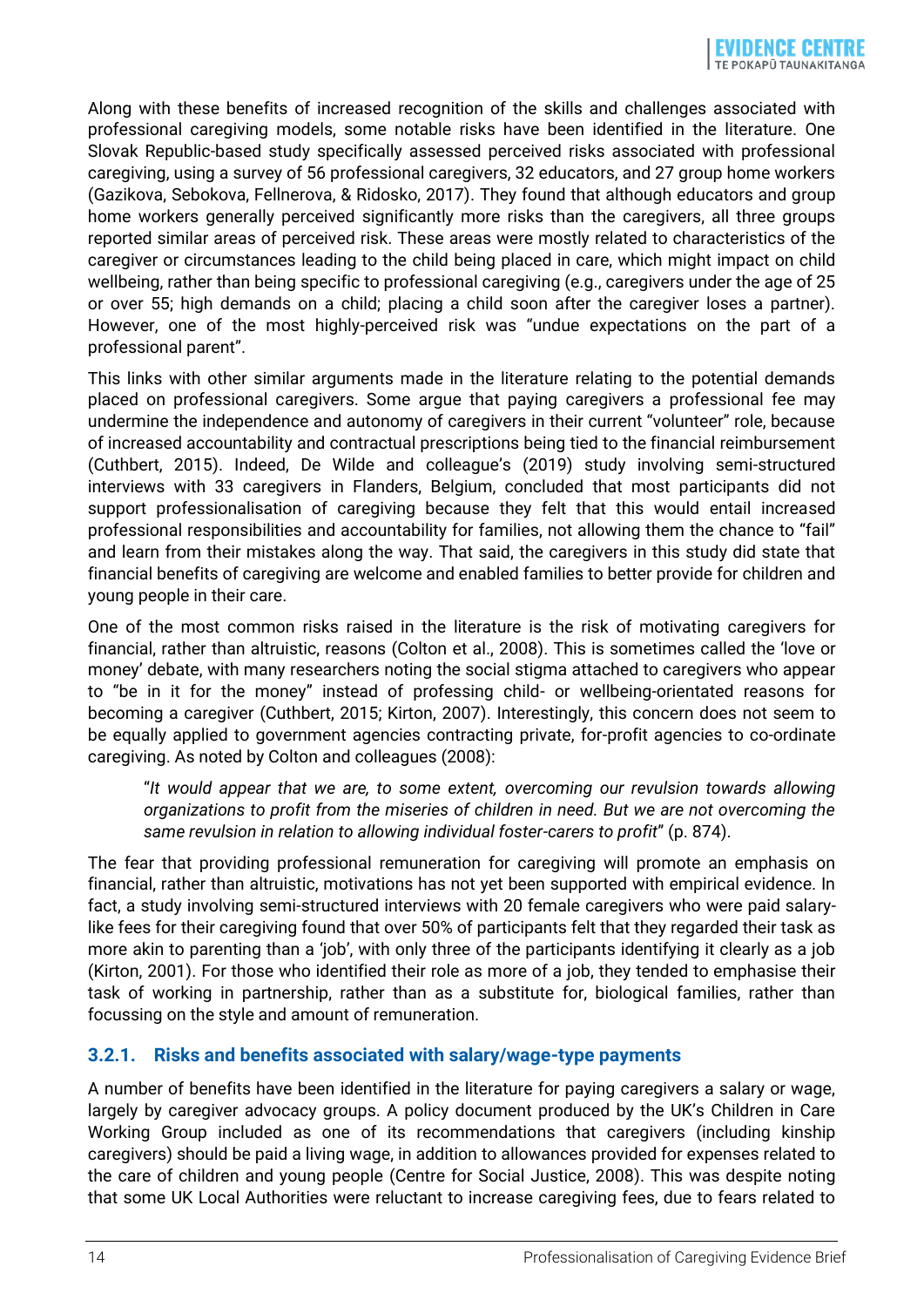the "love or money" debate previously discussed. The Working Group stated that caregiving should not inherently involve financial sacrifice and concluded that providing a living wage would improve caregiver retention and recruitment, noting that the estimated cost of onboarding new caregivers was approximately twice the annual allowance then provided to caregivers.

Support for a living wage was also found in a large UK survey of 2,123 caregivers conducted by The Fostering Network (Tearse, 2010). The survey found that despite 50% of caregivers being paid a skill-based fee for their caregiving, 65% of caregivers felt that this was an insufficient reward for their work, and 36% reported considering giving up caregiving because the fee did not amount to a living wage. On the basis of this survey, The Fostering Network recommended that a living wage be paid to caregivers, including fees or retainers to ensure income cover 52 weeks a year. It was felt that this approach would improve recruitment and retention of highly skilled caregivers, afford greater levels of financial stability for caregivers, and acknowledge the inability of caregivers to take on other full-time work while providing care.

The financial stability afforded by a salary/wage payment is a common theme in the literature. A UK-based survey of 2,123 caregivers conducted by The Fostering Network identified that even short breaks in periods of payment can have huge impacts on families' finances, particularly where caregivers have invested in larger houses or cars in order to support caregiving (Tearse, 2010; Tunstall, 2014). Additionally, six of the 20 female caregivers interviewed in Kirton's (2001) Englandbased study noted the financial security afforded by a salary payment; these caregivers also suggested that caregiving salaries would more accurately reflect the demands of the role, and provide a solution to problems carers face with taxation. That said, 11 of the caregivers interviewed (55%) were opposed to the payment of a caregiving salary, stating that this could result in a more impersonal service with a reduction in independence for fostering families.

Although many advocacy groups are strongly calling for the payment of a living wage or salary to caregivers, other studies have found that a large proportion of caregivers are opposed to the idea of caregivers being paid a salary. An Australian study involving interviews with 30 caregivers found that 43% of participants were opposed to the idea of a caregiver salary. They felt that a salary might attract people to caregiving for the wrong reasons (i.e. the "love or money" debate referenced in the previous section), would negatively impact on children's needs being met, could result in a loss of other benefits or increase in tax, and would introduce challenges with separating work from home. Conversely, 23% of participants supported the idea of a salary, and 33% saw both benefits and disadvantages to a caregiver salary. The benefits of a salary identified by participants included associated leave and pension entitlements, financial security, improved screening and skill level of caregivers, and increased respect of caregiving as a profession.

Other potential risks with implementing salary-type payments for caregiving are also noted in the literature. In an international comparative analysis of the caregiving literature, Colton and colleagues (2008) note that while caregivers in private fostering companies in Sweden are generally paid higher fees than those in the public sector (a phenomena found in almost all countries where private fostering providers are utilised), they receive a 'paid commission' rather than being paid employees of the provider. This means that they are unable to receive welfare related to unemployment in between placements, creating a degree of financial instability associated with caregiving despite receiving the weekly fee.

Another stated risk of providing financial support amounting to a salary or wage is the impact this might have on reunification with biological families. There are some who believe that providing a new standard of living or material possessions to foster children might negatively impact positive re-integration with the biological family (who are likely to still struggle financially), or ongoing relationships with biological parents and siblings while still in care (Colton et al., 2008). Importantly, there does not appear to be any empirical evidence that supports this concern. Relatedly, there are some arguments that providing foster children with greater benefits than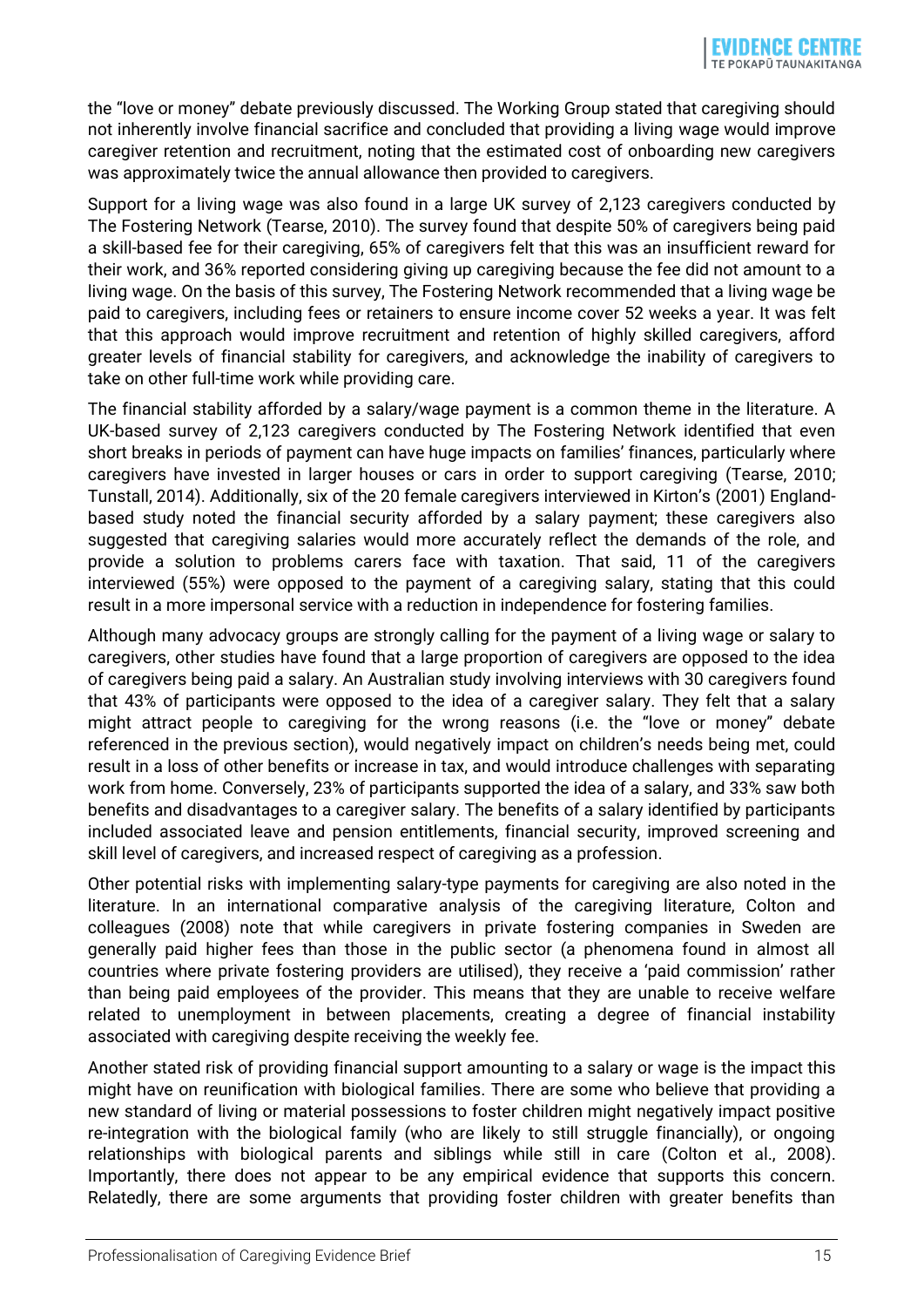children remaining with biological families struggling to survive financially, may incentivise biological families to "give up" in the hopes that once taken into care, their children might be better provided for (Colton et al., 2008). Again, no empirical evidence was found to support this argument, which also belies the large body of research highlighting the potential negative outcomes associated with children being placed in care, regardless of financial situation.

Reliance upon payments for primary income was also seen as a potential risk of salary-based payments, particularly where payments cease when there is no a child or young person placed with a family, or when caregivers use respite services (Kirton, 2001). This latter factor is concerning, given that studies often find that respite is an important source of practical and emotional support for caregivers (Blythe et al., 2014; Hudson & Levasseur, 2002). It is therefore important that models of caregiver reimbursement do not create perverse incentives to continue fostering to avoid financial repercussions of taking needed respite or breaks.

#### **3.2.2. Risks and benefits associated with skill-based payments**

Although many studies find that caregivers express mixed, or limited, support for salary-based payment models, caregivers tend to respond more favourably to payments based on skill level. A majority of the 20 English caregivers interviewed by Kirton (2001) were in favour of skill-based payments (despite a majority being opposed to salary-based payments), however some expressed concern that this would result in performance-based pay. This result was replicated in a more recent survey conducted by Kirton and colleagues (2007), which found that 72% of 1,181 caregivers surveyed were in favour of a fee-based payment, whereas only 61% were in favour of a salary for caregiving (although notably, this meant that over half of caregivers were in favour of salaries in this latter study). Training was seen as a vital component within effective skill-based payment models by the caregivers interviewed in Kirton (2001), enabling caregivers to progress through the skill (and therefore payment) levels, and providing an incentive for caregivers to continually up-skill. Stated opposition to skill-based payments often centred on the need for payments to reflect the level of care required for particular children or young people, and the difficulties of developing a fair framework for determining skill level (and associated financial rewards).

The focus that skill-based payments bring onto the importance of ongoing skill-based training has also been noted as a key benefit of fees by other experts and advocacy groups (Kirton, 2007). In a research trip to assess the suitability of Canadian-based caregiving models for the New Zealand context<sup>2</sup>, Lawrence (2008) noted that the multi-levelled caregiving systems used within Canadian provinces were seen as positively encouraging skill development and training in order to progress through levels of care, and ensured that skills were appropriately recognised through gaining qualifications or certification. She also noted some difficulties with the skill-based payment model, however. These included difficulties with carers believing that they should be moved to a higher level in recognition of the level of need of a particular child or young person, and the progression between levels being determined by the need to contract by the Ministry rather than the skill and training requirements being met. There was also perceptions of models being too complicated where they incorporated too many levels of care; most provinces had addressed this complaint by reducing the model to three broad levels of care ("regular" or general foster care, specialised foster

-

<sup>&</sup>lt;sup>2</sup> This research trip was funded by the Winston Churchill Memorial Trust, as part of a Winston Churchill Fellowship. The Winston Churchill Memorial Trust assists New Zealanders to travel overseas to learn about other peoples and cultures, and to investigate topics that will contribute to the New Zealand community. At the time of the Fellowship, Gaylene Lawrence was the Executive Officer of the NZ Family & Foster Care Federation.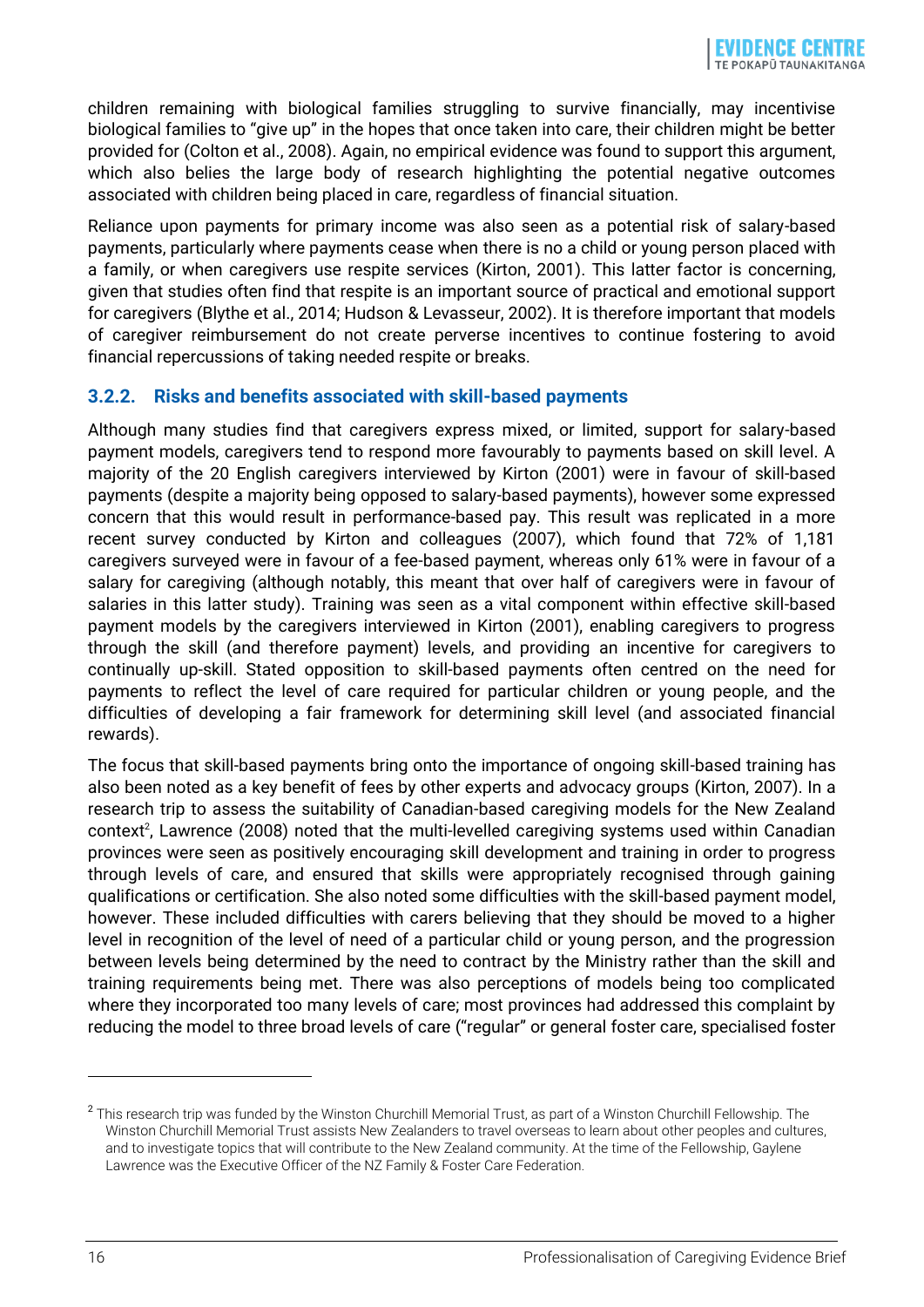care for children with identified disabilities or needs, and therapeutic or 'treatment' foster care for children who require specialist or intensive support).

Lawrence (2008) recommended that New Zealand adopt the multi-level model approach used in Canada, but stressed the importance of a flexible model that recognised the diversities of kinship/whānau care and the social work component of care. This included a recommendation to incorporate skill fees into the model, which would encourage higher levels of training and upskilling amongst the caregiver population, and remove the stigma or labelling associated with allocating fees based on how "difficult" a particular child or young person is.

A similar three-tier skills-based caregiving fee was also recommended in a recent policy paper by Australia's Berry Street (a large provider of child and family welfare services, including foster care), based on their review of the relevant literature (McHugh & Pell, 2013). Deemed a "Foster Parent Fee", it was recommended that this payment reflect the level of care being provided and the ongoing training undertaken by caregivers, and payment at a flat rate regardless of the number of children cared for or their age. In addition to this, they recommended that a 'Fostering Allowance' be paid dependent on the age of the children cared for, to reimburse caregivers for childcare costs. For further details on the proposed structure and reimbursement levels of the model, see McHugh and Pell (2013).

Other experts have also endorsed the skill-based payment structure. Based on their knowledge and experience training caregivers and providing consultancy services for child welfare agencies, British Association for Adoption and Fostering (BAAF) social work consultants developed a proposed national caregiving service model (Hutchinson, Asquith, & Simmonds, 2003). They proposed that the needs of children and young people in care could only be met by highly trained and skilled caregivers who were able to provide therapeutic home environments. To support the recruitment of such caregivers, Hutchinson and colleagues suggested that, in addition to providing targeting and structured training, caregivers should be financially rewarded according to their skill level rather than the needs level of the children in their care. Further, it was felt that the intensity of training and regulation that was required for a truly effective caregiving system could only occur within the context of a fully professional foster service that: paid caregivers the equivalent of a fulltime wage; paid caregivers regardless of whether they currently had a child placed with them; paid caregivers according to their skill level; provided practice supervision for caregivers; tied training and professional development to recognised qualifications/frameworks; and provided respite care and holiday pay for caregivers. In support of this model, they cited a study of a Scottish-based programme that was able to recruit and retain highly skilled caregivers to care for a particularly high-needs group of children, using a similar model to that proposed (Walker et al., 2002, as cited in Hutchinson et al., 2003).

#### **3.2.3. Risks and benefits associated with retainer payments**

Although information was limited, some benefits of the "bed-specific" contracts used in British Columbia, Canada were outlined by Lawrence (2008). She identified that the system ensured that placements were available to meet demand, which allowed for flexibility in matching children with appropriate caregivers. The approach also created more financial security for caregivers, which enabled them to focus fully on providing for the needs of the child rather than worrying about money (or negotiations about money). That said, Lawrence also noted that paying the bed availability rates was not seen as cost effective or sustainable by the government representatives she spoke with.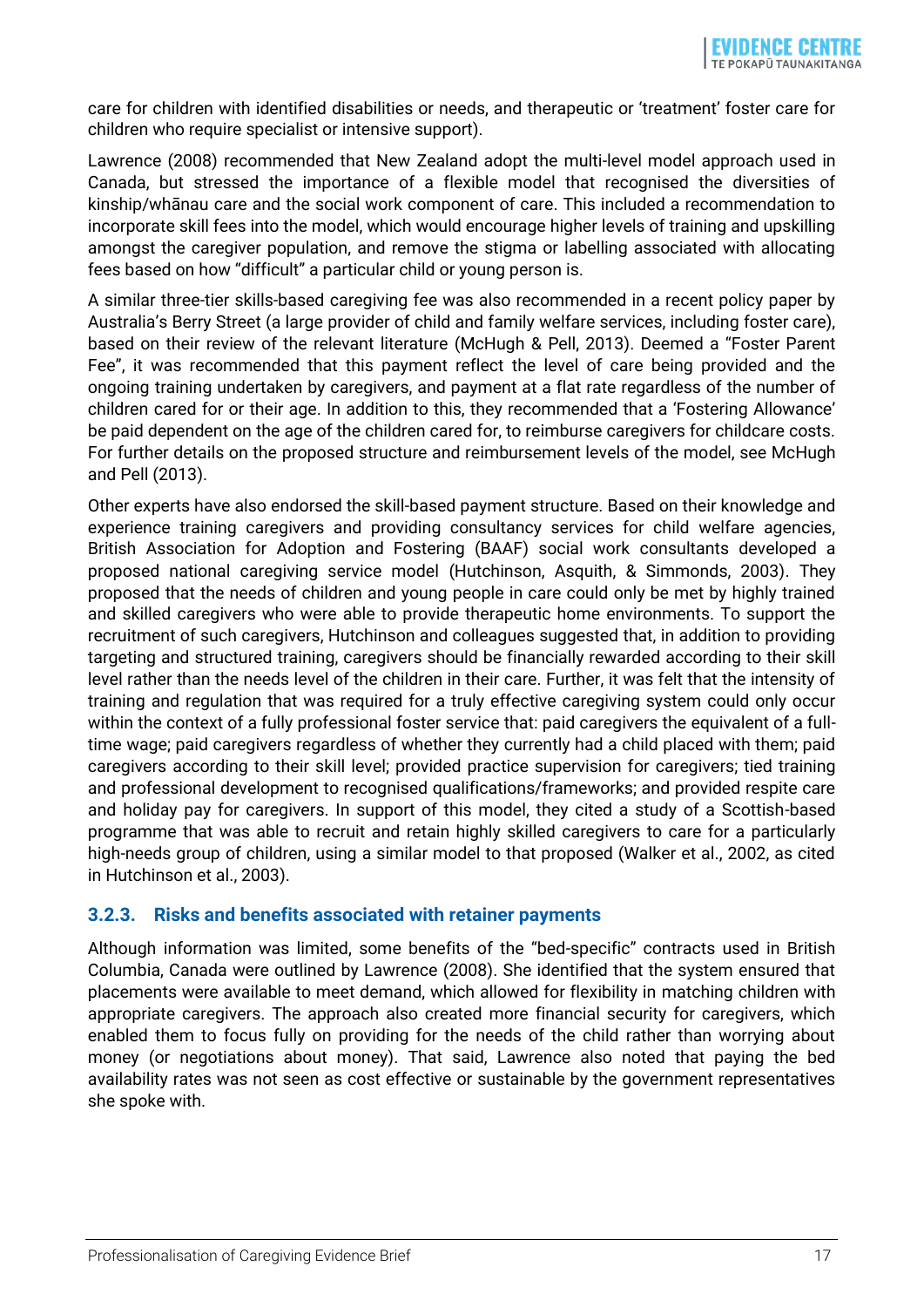#### <span id="page-17-0"></span>**3.3. What is the impact of different models of financial support on the recruitment and retention of caregivers?**

Of primary concern to welfare services and agencies is the recruitment and retention of skilled caregivers who are able to provide stable, nurturing homes for the children and young people placed with them. A recent review of the literature conducted for the UK Department concluded that stable, long-term care placements resulted in emotional and behavioural development and education outcomes for children and young people that were similar to adoption (Baginsky et al., 2017). It is therefore important to consider the impact that different models of payment have on caregiver recruitment and retention. A summary of the literature addressing this topic is outlined in the following sections.

#### **3.3.1. Impact of overall financial reimbursement on recruitment and retention**

The consensus in the literature is that financial compensation is not a primary motivator for families deciding to become caregivers (McDermid, Holmes, Kirton, & Signoretta, 2012). Indeed, in a study involving semi-structured interviews with 11 female caregivers in England, most stated that they were unaware of payment levels and structure until after they had signed up to become a carer (Kirton, 2001). A number of studies that have investigated common motivators for caregivers support this consensus. For example, a qualitative study involving telephone interviews with seven caregivers in Canada found that none of the participants interviewed mentioned financial compensation as a motivator in deciding to become a foster parent (Daniel, 2011). Instead, external motivators that were mentioned included an awareness of the need for foster homes and a perceived increase in the number of children requiring care. This was in addition to internal motivators such as the satisfaction and joy that came from helping children. The caregivers interviewed did, however, note that the low level of remuneration was a potential barrier that might discourage other potential caregivers. This finding was replicated in a recent study involving semistructured interviews with 33 families in Flanders, Belgium, with most participants identifying their caregiving role as a voluntary commitment that was motivated by child-centred reasons, such as wanting to help vulnerable children or provide a service that would benefit society (De Wilde et al., 2019). A survey of 115 caregivers in Wales also found that only 25% of carers stated that supplementing their income was an important motivator in their role, although many did state that adequate levels of financial remuneration did allow them the financial freedom to continue caregiving (Pithouse, 2004).

Although these studies provide some insight into the seeming lack of financial motivation in caregiving, it is important to note that studies involving engagement with caregivers, by their nature, do not collect information from families who considered caregiving but decided not to for financial (or other) reasons. It is therefore important to consider other types of studies that have also investigated the link between financial reimbursement and caregiver recruitment. In one such study, the size of the relationship between amount of financial support and availability of caregivers was estimated using data from the Voluntary Cooperative Information System Survey (VCIS), which collected information from caregivers across 40 states in the USA from 1987 to 1995 (Doyle & Peters, 2007). They found that after controlling for demand for caregivers (i.e. number of children requiring care placements), there was a positive, significant relationship between the amount of subsidies a state provided to caregivers and the number of caregivers available to provide care. This was particularly the case for states where there were higher-thanaverage care placement rates; for states with low rates of care placements, the relationship between subsidy amounts and availability of caregivers levelled out after a certain subsidy threshold was met (approximately \$300 per month in this study), suggesting that higher subsidy rates may have created an over-supply of caregivers in these areas. The results from this study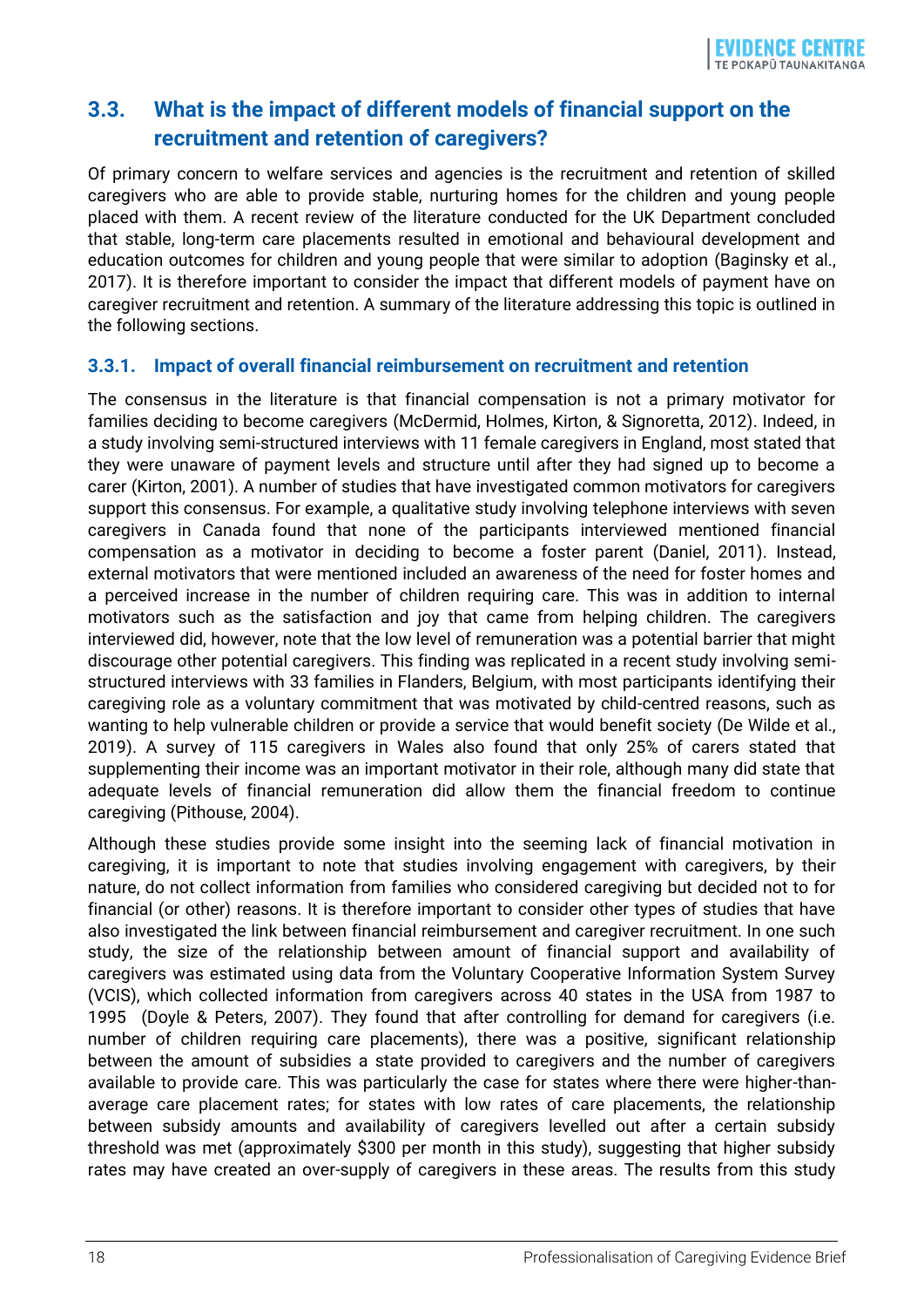suggest that particularly where there is an existing shortage of caregivers, increasing provided financial support can have a positive impact on caregiver recruitment.

Another similar study used information reported to the Adoption and Foster Care Analysis and Reporting System in 1998 to assess the relationship between financial support and caregiving, using a sample of 92,078 children in care across 23 US states (Duncan & Argys, 2007). Results showed that higher caregiver payments were significantly associated with an increased likelihood of children being placed with a non-related foster family, as opposed to in a group home. The study also found that a \$100 increase in monthly caregiver allowances was associated with a 20% reduction in the number of placements per child. The results of this study therefore support those of Doyle and Peters (2007), namely that an increase in the amount of financial support provided to caregivers could potentially result in a higher proportion of children experiencing stable care environments. The placement stability afforded by adequate financial reimbursement was supported by an additional study that analysed data from 2,296 caregiving placements in the USA (Pac, 2017). This study found that for every 1% increase in the amount of monthly stipend paid to caregivers, there was a significant 27% reduction in the likelihood of children's placements being disrupted (i.e. a 'failed' placement). This relationship appeared to be stronger for kinship placements than for non-related carer placements. Furthermore, the risk of failed placements was reduced by 45% where caregivers indicated that their stipend was adequate.

A survey of 1,181 caregivers in the UK also found that there was some emphasis placed on financial reimbursement in deciding to become a caregiver, although this significantly differed based on the length of time that people had been providing care (Kirton et al., 2007). Of those who had been providing care for less than 2 years, 40% stated that payment factored either "a great deal" or "to some extent" in their decision to become a caregiver, as opposed to 12% of those who had been providing care for more than 20 years. This suggests that level of financial reimbursement has at least some influence in decisions to become a caregiver for many people. The drop-off in the reported importance of financial incentives over time could indicate a true decline in these positions, or perhaps suggest that people who place more emphasis on financial remuneration are more likely to discontinue caregiving (perhaps in response to perceived inadequate payment). The higher rate of caregivers endorsing the importance of financial remuneration in this survey-based study compared with the other studies cited could additionally reflect an unwillingness on the part of participants in interview-based studies to acknowledge any impact of financial motivation, due to social desirability-type influences at play when speaking directly with researchers.

While most studies find that financial incentives are not the most important motivator for deciding to become a caregiver, many studies have found that financial reimbursement is a factor in caregiver satisfaction and retention (Ahn et al., 2018; Baginsky et al., 2017; Pithouse, 2004). One relatively old (but large) study analysed survey responses from 1,094 caregivers across eight US states (Campbell & Downs, 1987). They found that the overall allowance amount paid to caregivers significantly predicted whether they continued to be active foster parents, with caregivers receiving the highest allowance (\$180 per month) being three times more likely to continue actively fostering than those who received the lowest allowance (\$95 per month). The overall allowance paid did not, however, have a significant impact on the number of children fostered. A similar study surveyed 649 caregivers in one state in the USA, finding that one of the most common factors that influenced decisions to continue caregiving was adequacy of funding, even for caregivers who reported high levels of motivation to continue fostering (Geiger, Hayes, & Lietz, 2013). Of primary concern to the respondents of this survey was ensuring that funding was sufficient to cover actual incurred expenses from caregiving, rather than receiving reimbursement for their skills or time.

Other studies have found that where professional caregiving fees are adequate, caregivers report more financial freedom that enable to continue providing care to children and young people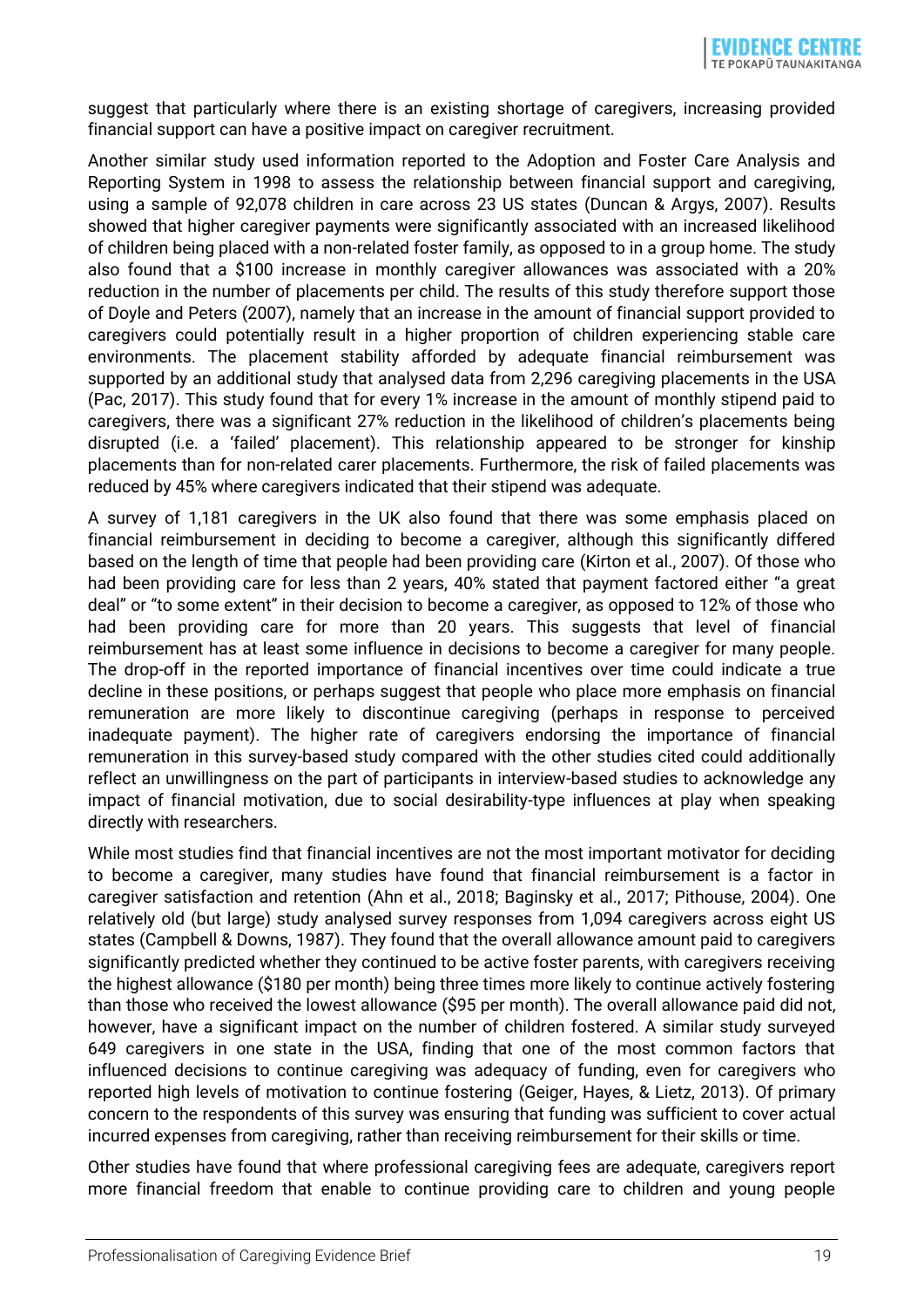(Ramsay, 1996, as cited in Colton et al., 2008). For example, in a study involving interviews with 20 female caregivers in England, most caregivers felt that more money would not directly impact motivation (as carers were 'already doing their best'), but that it could provide more piece of mind for fostering families and would allow them to do more activities with the children and young people Kirton (2001). The link between financial support and caregiver retention was also explored in a longitudinal USA-based study that followed prospective foster families from pre-training to six months post-training (Rhodes, Orme, Cox, & Buehler, 2003). This study found that almost 50% of families did not finish the training, and of those who did complete training, 46% had already exited or planned to exit at 6 months post-training. Importantly, they found that families with more resources, particularly higher levels of income, were more likely to continue fostering past the 6 month period.

The impact that financial reimbursement has on caregiver retention could potentially be explained by its link with caregiver satisfaction and perceived ability to care for children effectively. A longitudinal study conducted with 137 caregivers in Australia found that caregivers paid at higher levels in the previous four months stated greater satisfaction in their role as a foster parent, even after controlling for skill level, satisfaction with government administration, placement match, and adequacy of agency contact (Randle, Miller, & Dolnicar, 2018). Relatedly, a telephone survey of 477 current and continuing caregivers in the USA supported the link between financial support and caregiver preparedness (Esaki, Ahn, & Gregory, 2012). This study found that there was a significant relationship between caregivers' perceptions of the adequacy of financial support, and their perceptions of how effective agencies are at preparing them for their role Each increase in the perceived level of adequacy of caregiver financial support (from 'less than adequate', to 'adequate', and then to 'more than adequate') was associated with an 87% increase in the odds of caregivers perceiving agencies to be effective in preparing them for their roles. This relationship was not significant for previous caregivers, however; the authors suggested that this could be because exited caregivers changed their view of the adequacy of financial support over time, or might prefer to present themselves as having left for reasons other than financial support. The potential for this type of bias in the reports of former caregivers was highlighted in a telephone survey of 1,048 current caregivers and 265 former caregivers in the USA (Rhodes, Orme, & Buehler, 2001). This study found that although only 8% of former caregivers stated that inadequate reimbursement was a factor in deciding to quit fostering, 27% of current caregivers who reported planning to quit attributed this to a perceived inadequacy of payment. Furthermore, of the family characteristics measured, only family income had an independent significant effect on caregiver retention. This suggests that financial difficulties may play a larger role in deciding to discontinue caregiving than reports from former caregivers might suggest

Other studies have failed to find a relationship between financial support and caregiver recruitment and retention. A USA-based survey of 385 current and previous caregivers found that caregiver ratings of agency support (partially based on satisfaction with financial reimbursement) were not significantly predictive of length of caregiving service (Ahn, Greeno, Bright, Hartzel, & Reiman, 2017). The same study found that of the 245 previous caregivers surveyed, only 2 (0.82%) gave "I couldn't afford to continue" as the reason for their exit from the agency (although 69 caregivers [28.16%] gave reasons that related to problems with agency support overall). A survey of 86 caregiving families in Flanders, Brussels also found that financial remuneration had relatively low importance (rated an average of 1.4 out of 4) in considerations around continuing to provide care for both foster mothers and foster fathers (Vanderfaeillie, Van Holen, De Maeyer, Gypen, & Belenger, 2016).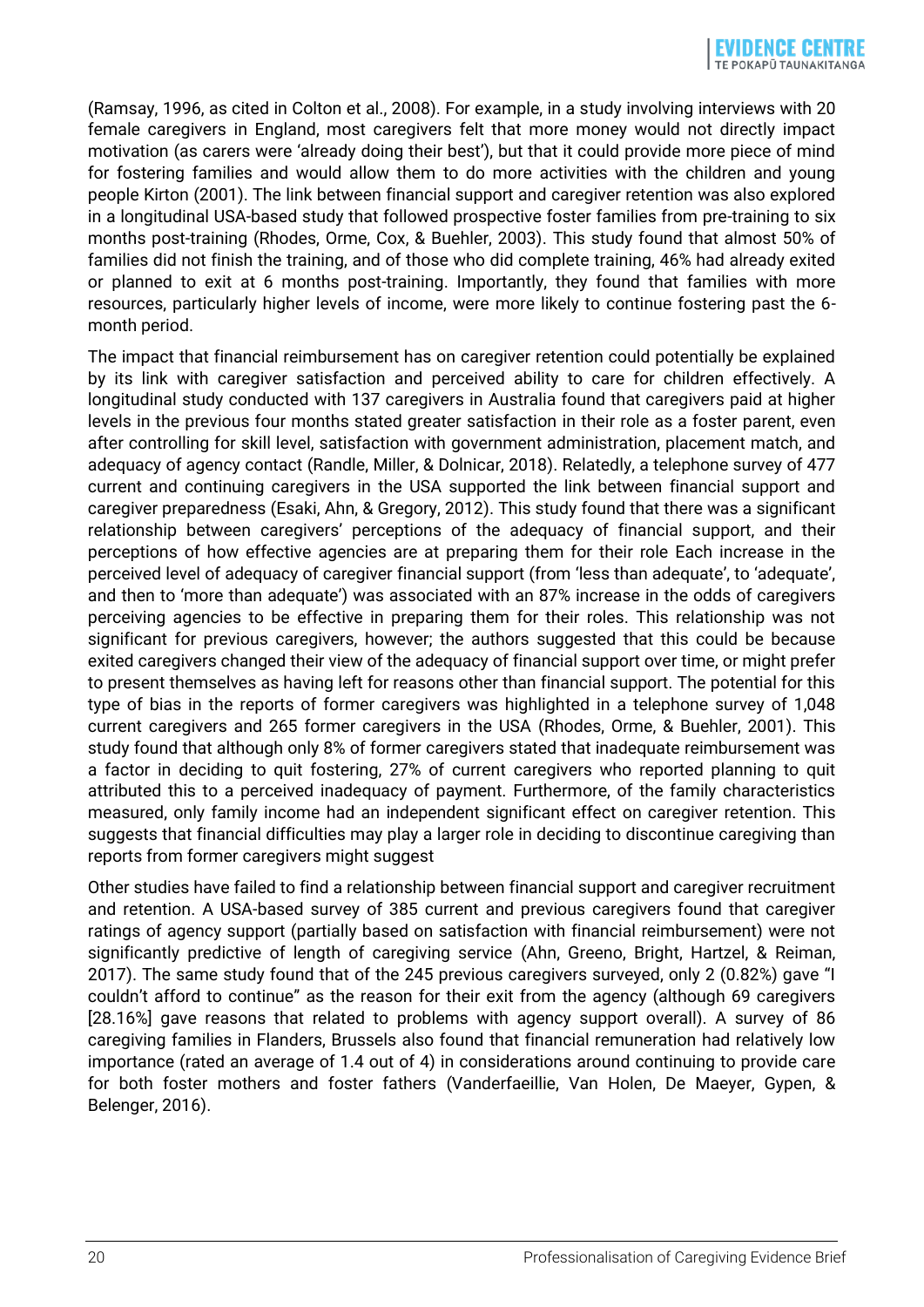#### **3.3.2. Impact of professional models of caregiving on recruitment and retention**

The sections below provide a summary of the literature on recruitment and retention specific to different professional models of caregiving. Information on the impact of professional models of caregiving on recruitment and retention was identified for salary/wage and skill-based payments, however no information was found relating to the impact that retainer payments have in this area. This is a recommended direction for future research.

#### **Salary/wage-type payments**

The literature suggests that a majority of caregivers support financial recognition of their contribution to caregiving, with studies commonly finding that approximately 60% of caregivers are in support of salaries or reward payments (McDermid et al., 2012). This does, however, suggest that a sizeable minority of caregivers do not support such payments; this may be related to the perceived risks of such payments outlined in the previous section. Caregivers more likely to endorse fee or salary-type payments include those caring for older children, those offering longterm placement, and those who have no other form of employment (Martin, 2006, as cited in McDermid et al., 2012).

Of particular note is a randomised control trial (RCT) conducted in the USA in the 1990s that provides additional support for the positive impact of caregiver fees on caregiver retention (Chamberlain, Moreland, & Reid, 1992). Researchers recruited 72 child and caregiver pairs, randomly assigning them either to 1) a group who received additional training and a \$70 stipend per week; 2) a group who received the \$70 weekly stipend only; or 3) a control "care as usual" group. Results showed that caregivers assigned to either of the two groups receiving the weekly stipend ceased caregiving at a rate two-thirds less than the control group.

There is some suggestion in the literature that caregiver retention might be improved by providing sufficient financial support such that the need for additional employment is removed. In one study conducted in the 1990s (but not replicated since), researchers compared the fee paid to caregivers in six countries (including Denmark, France, Germany, Luxemborg, Portugal and Norway) with the corresponding average female wage (Oldfield, 1997, as cited in Baginsky et al., 2017). They found that none of the countries paid caregiver fees that were approximate to the average female wage, raising the possibility that alternative, more financially lucrative career options may provide a disincentive for women to consider caregiving. This was supported by a UK-based survey of 700 caregivers, with 40% of respondents indicating that they were required or pressured to give up their job to become a caregiver, and a further 52% of these respondents thought that stopping work was the wrong decision (Peake, 2014, as cited in Baginsky et al., 2017). One of the reasons given for this position was that caregiving did not provide a steady income. The authors of this study concluded that if fostering services require that at least one caregiver within the household must not be in the paid workforce (i.e. a "stay at home" carer), they should provide a caregiving fee that reflects this requirement.

These findings are important in light of a recent USA-based survey of 385 current and previous caregivers that looked at the factors that contribute to length of caregiving (Ahn et al., 2017). This study found that caregivers who were unemployed while providing care were significantly more likely to remain a caregiver for longer than those who were employed. Caregivers who were unemployed provided care for a median of 13 years, compared with a median of 7 years for employed caregivers. That said, employment status did not significantly predict length of caregiving once other factors such as age, marital status, and education were controlled for. However, an older study conducted in 1987 supported the finding that employment may play a detrimental role in the willingness of caregivers to continue fostering (Campbell & Downs, 1987). This study conducted quantitative analyses on survey responses from 1,094 caregivers in eight US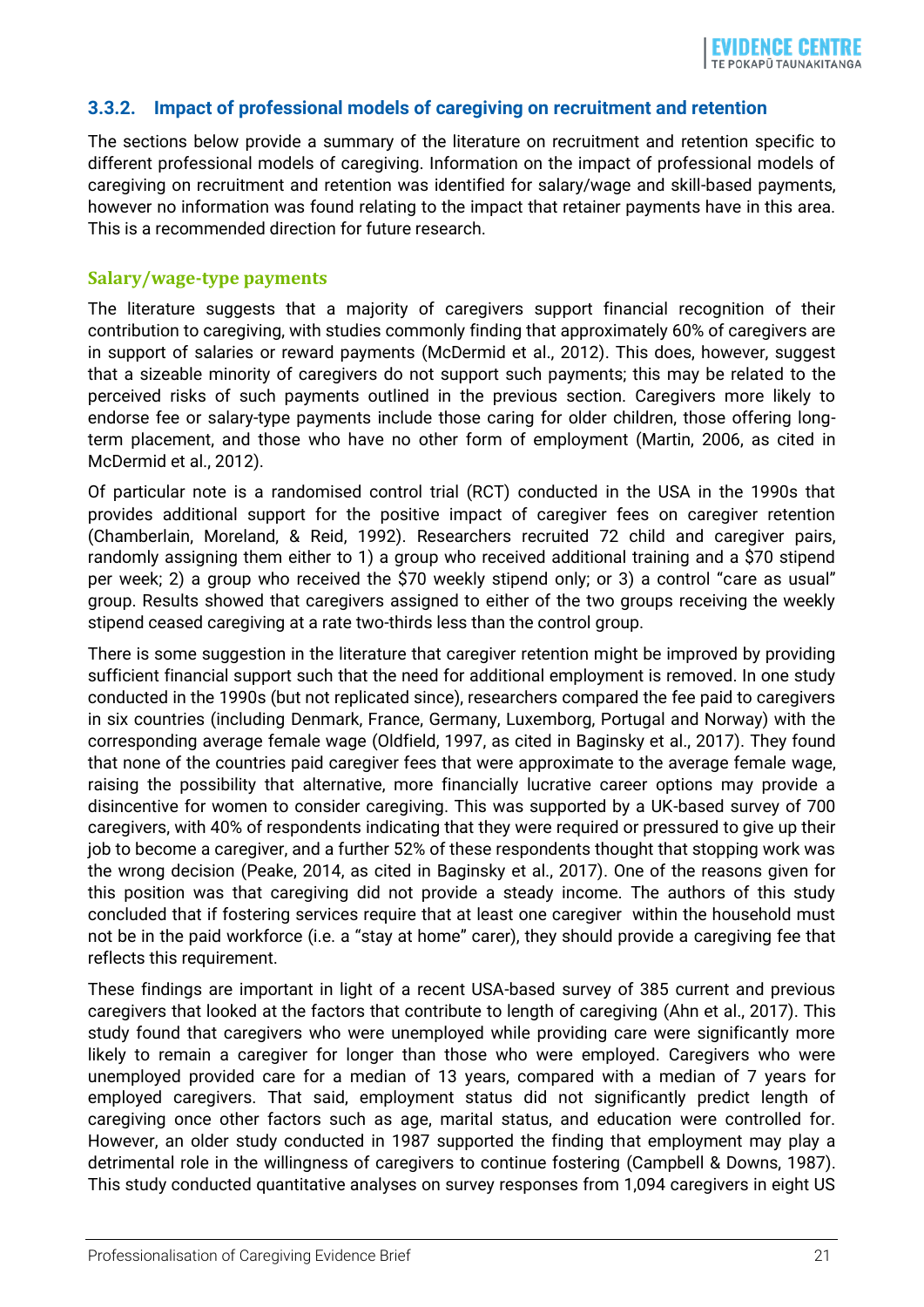states, finding that individuals who were unemployed were 1.5 times more likely to continue being an active foster parent than those who were employed, and that unemployed caregivers also cared for significantly greater numbers of children than those who were employed. This finding was also supported in a third study that found that caregivers who were not employed full time were significantly more likely to want to commit to caregiving for the next two years (Sinclair et al., 2004, as cited in McDermid et al., 2012).

#### **Skill-based payments**

Although limited information was identified that addressed the specific impact of skill-based payments on recruitment and retention, some insight into the impact that skill-based payments have in this area can be generated by observing the impacts of changes in funding levels in the UK. A recent survey of 732 UK-based caregivers conducted by The Fostering Network found that over 70% of respondents felt that national cuts to local authority budgets (due to austerity measures) had a negative impact on their caregiving fee over the previous three years (Cann & Lawson, 2016). Respondents commonly stated that fees were not keeping up with the cost of living, contributing to feelings of being overworked and under-valued, and a perception that many caregivers were leaving the system and taking up full time work instead. This supported a previous survey of 300 foster and kinship carers conducted by the UK's Children in Care Working Group, which found that 46% of respondents felt that they were "badly" supported financially, with 69% of respondents stating that increasing caregiver fees would have the largest positive impact on their experience of caregiving (Centre for Social Justice, 2008).

#### <span id="page-21-0"></span>**3.4. What is the impact of professional models of caregiving on caring for children or young people with additional or high needs?**

A policy document developed by the UK's Children in Care Working Group (Centre for Social Justice, 2008) found that there is an increasing number of children and young people entering state care with complex trauma and high levels of need, including mental health needs. It is patterns such as these that are a partial driver for professional models of caregiving, in the hopes that such models will attract more highly-skilled caregivers to the profession.

Despite the potential importance of professional caregiving models in this space, only a small number of studies were identified that specifically looked at the relationship between professional models of caregiving and ability to care for children with high or complex needs. One Australianbased study surveyed 644 undergraduate and post-graduate students studying nursing, midwifery, health science, psychology, education, or social work, about their views on professional caregiving compared with traditional caregiving models (Habel et al., 2013). The authors suggested that students within these disciplines were more likely to have the skills necessary to provide effective care for children with high or complex needs. The study found that all but psychology students showed a greater interest in becoming caregivers under a traditional caregiving model (60% of respondents interested) than a professional caregiving model (46% of respondents interested). For those who were interested in providing care under a professional caregiving model, "wanting to do something good for society" was selected as the most common reason for being interested in fostering, followed by having the opportunity to work from home and raise a family, and not being able to have their own children. Possible negative impacts on one's own family, insufficient financial incentive, and being too young were the most common reasons why students reported not having an interest in fostering, for both professional and traditional caregiving models. The results of this study therefore suggest that professional caregiving models may not be more effective than traditional caregiving models in recruiting caregivers with skills to effectively care for children with high or complex needs.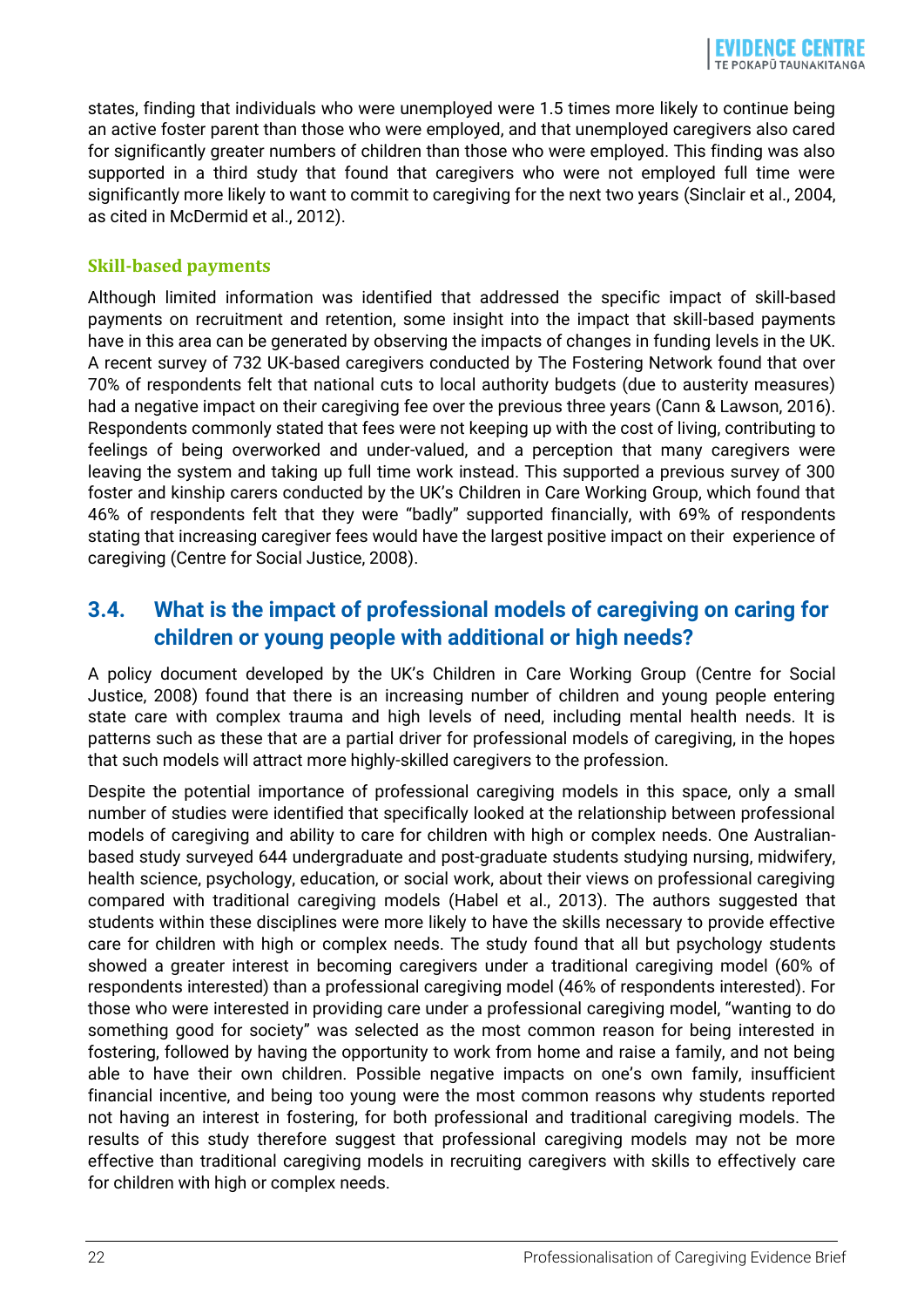An additional study was also identified that used data obtained from a survey of 155 USA-based caregivers to assess the moderating effect of child behaviours on perceived challenges related to caregiving (Cooley, Farineau, & Mullis, 2015). The study found that higher levels of tangible resources, including financial support, were protective against perceived challenges of foster care, but only when the child they cared for showed high levels of disruptive behaviour. This result demonstrated the potential importance of higher levels of financial support where children have high levels of need. Somewhat surprisingly, higher levels of tangible resources were associated with *higher* perceived challenges of foster care where children were displaying lower levels of disruptive behaviour. The authors suggested that perhaps caregivers who report lower levels of tangible support are more tolerant of disruptive child behaviours, or are better prepared for the challenges associated with fostering.

#### **Salary/wage-based payments**

In terms of specific professional models of caregiving, the only information identified related to salary/wage-based payments. One large study conducted in the USA assessed the performance of professional caregivers against other caregiving models for children and young people with specialised needs (Testa & Rolock, 1999). The study assessed outcomes for 159 children under a professional caregiving model (caregivers received a salary in addition to maintenance payments), 677 children who were involved in specialised fostering programmes (where a housing subsidy was paid in addition to maintenance payments), 2,159 children in kinship care, and 3,167 in nonrelated foster care. Children were eligible to be placed with carers in the professional caregiving model if they were able to be placed in sibling groups of three or more, and at least one of the children displayed special learning or behaviour needs. This would suggest that this group of children was slightly higher needs than the average child or young person in care, however no information was provided on the characteristics of children in the other research groups to confirm this. The researchers found that compared with the other models of caregiving, children cared for by professional caregivers were less likely to experience multiple placements, less likely to move to residential or group care, more likely to return home to their biological family, and more likely to remain with their siblings (although this latter finding may be an artefact of the eligibility criteria for children in this group).

The previously-discussed RCT conducted with 72 child and caregiver pairs in the USA found that there was a decrease in problem behaviours demonstrated by children in the two groups receiving a weekly \$70 stipend, whereas an increase in problem behaviours was observed for the control group (Chamberlain et al., 1992). This difference was significant for the group receiving the stipend in addition to extra training, however the significance level was not reported for the group receiving the weekly stipend alone.

#### <span id="page-22-0"></span>**4. CONCLUSIONS**

The recruitment and retention of skilled caregivers is of primary importance to child welfare agencies internationally, especially in light of the growing population of children and young people being placed in care after experiencing abuse, neglect and complex trauma. The impact that professional caregiving models might have on recruitment and retention, as well as on the care of children and young people with high or complex needs, is therefore a growing focus of international policy and research.

The general consensus in the literature is that the adequacy of financial reimbursement has a large impact on caregiver satisfaction and perceived ability to provide a loving, nurturing and enriched environment for children and young people in care. Many studies have relatedly found that the adequacy of financial reimbursement seems to be a large factor in decisions to continue providing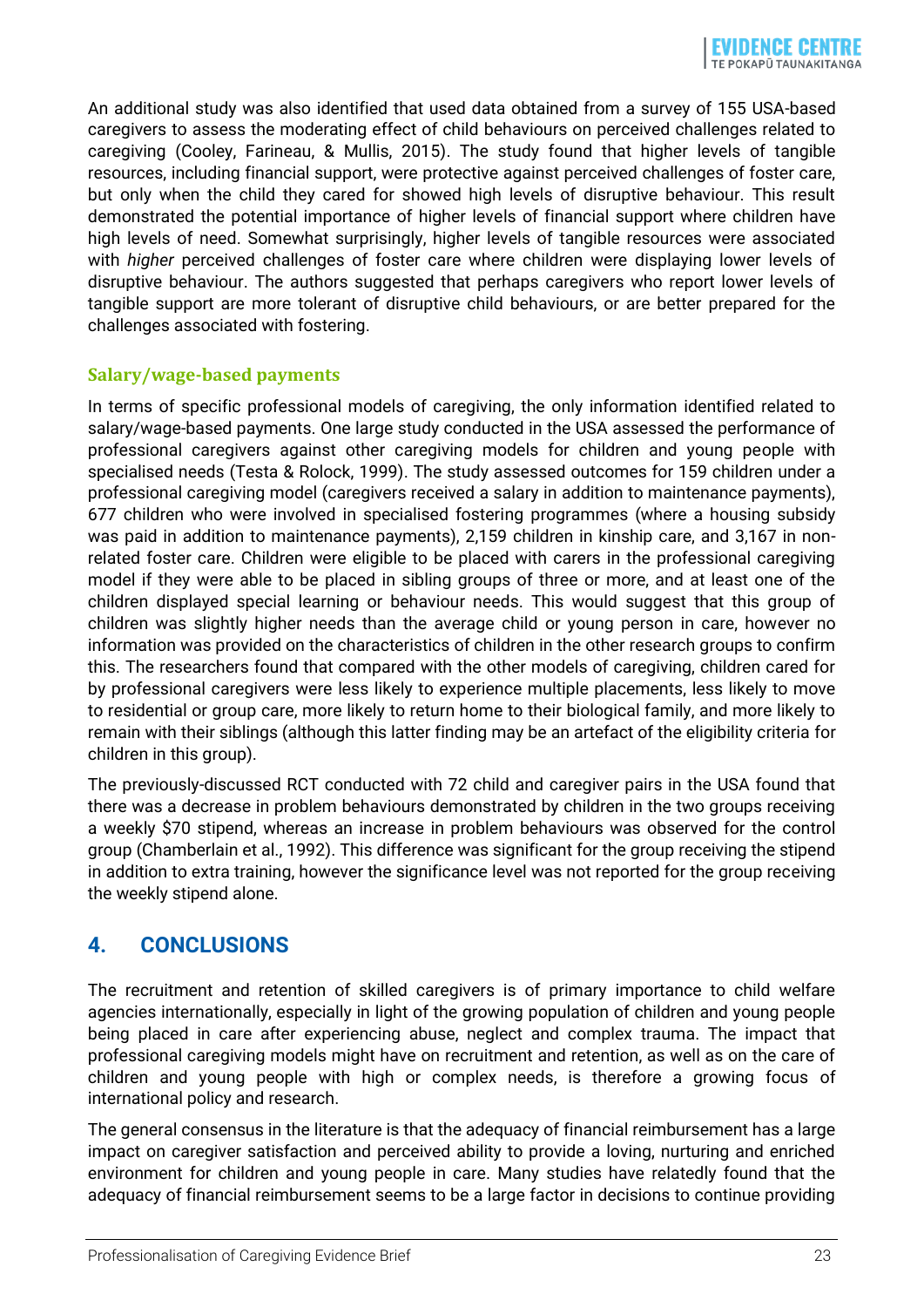care. This indicates the importance of ensuring that any financial reimbursement model used for caregiving is able to, at the very least, cover the costs associated with caregiving, in order to improve retention rates for caregivers.

Beyond covering the costs of caring for a child, there is now a growing body of evidence that caregivers support the idea of an additional fee or payment that recognises the skilled and sometimes challenging nature of their role. Such a payment would provide greater recognition of the important role that caregivers play in society, and would additionally provide greater financial stability for caregivers, who are often unable to take up alternative employment while providing care for children and young people. The general pattern within the literature is also that additional caregiving fees or payments also have a positive impact on placement supply and caregiver retention, including some preliminary findings that higher levels of financial reimbursement are more likely to attract more highly-skilled individuals.

Support for this payment taking the form of a salary or wage is currently mixed, with advocacy groups strongly behind this idea, but more reserved support being indicated by qualitative studies of caregivers. Acknowledging the potential for bias in these qualitative studies, it appears that caregiver support is much more strongly behind the idea of skill-based payments rather than a salary or wage. Notably, there is nothing that precludes this skill-based payment from approximating a living wage; indeed, many UK providers and agencies provide their skill-based caregiving fees dispersed over 52 weeks a year to provide greater financial stability and security for caregivers. As an additional benefit, there are many international and theoretical models that can be drawn upon to guide the development of a skill-based payment model, structured within a multi-level caregiving framework (e.g., Lawrence, 2008; McHugh & Pell, 2013).

One vital component of any skill-based payment model is ongoing training and accreditation for caregivers. A comprehensive training and professional development framework tied to such a model is necessary to clearly define different levels of care and reimbursement, and affords the opportunity for caregivers to progress through these levels. Perhaps more importantly, such a structure incentivises ongoing skill development, which would presumably have a positive impact on the quality of care provided to children and young people (although not specifically addressed in this evidence brief, many studies noted the positive impact of training on the quality of care).

The summary of the literature outlined in the sections above contains some important directions for how the caregiving model in New Zealand might be adapted or built upon, in order to better meet the needs of a changing population of children and young people in care. This evidence brief is based upon an extensive search of the literature, and therefore provides a relatively strong foundation upon which future policy decisions might be made. It is important to note, however, that the literature search was not systematic, and it is therefore likely that the literature search missed some relevant articles or reports. Additionally, the quality of each study or report included in this literature scan was not formally assessed, which means that the findings may be subject to bias. As previously noted, socially desirable responding is likely to have been a factor in the findings from surveys and interviews with caregivers. We have attempted to limit the impact of this bias by clearly outlining the sources of information contained in this evidence brief.

This evidence brief demonstrates the growing level of interest in professional models of caregiving within the literature, however there are some notable gaps within the relevant literature that had an impact on the extent of information available. In particular, no New Zealand-based empirical studies were identified in the literature search, perhaps reflecting the limited use of professional caregiving models in New Zealand. Care must therefore be taken in applying the findings of this evidence brief to the unique cultural and environmental context of New Zealand, particularly related to impacts on whanau or kinship care, and on outcomes for care-experienced tamariki Māori. That said, one document was identified that specifically considered the professional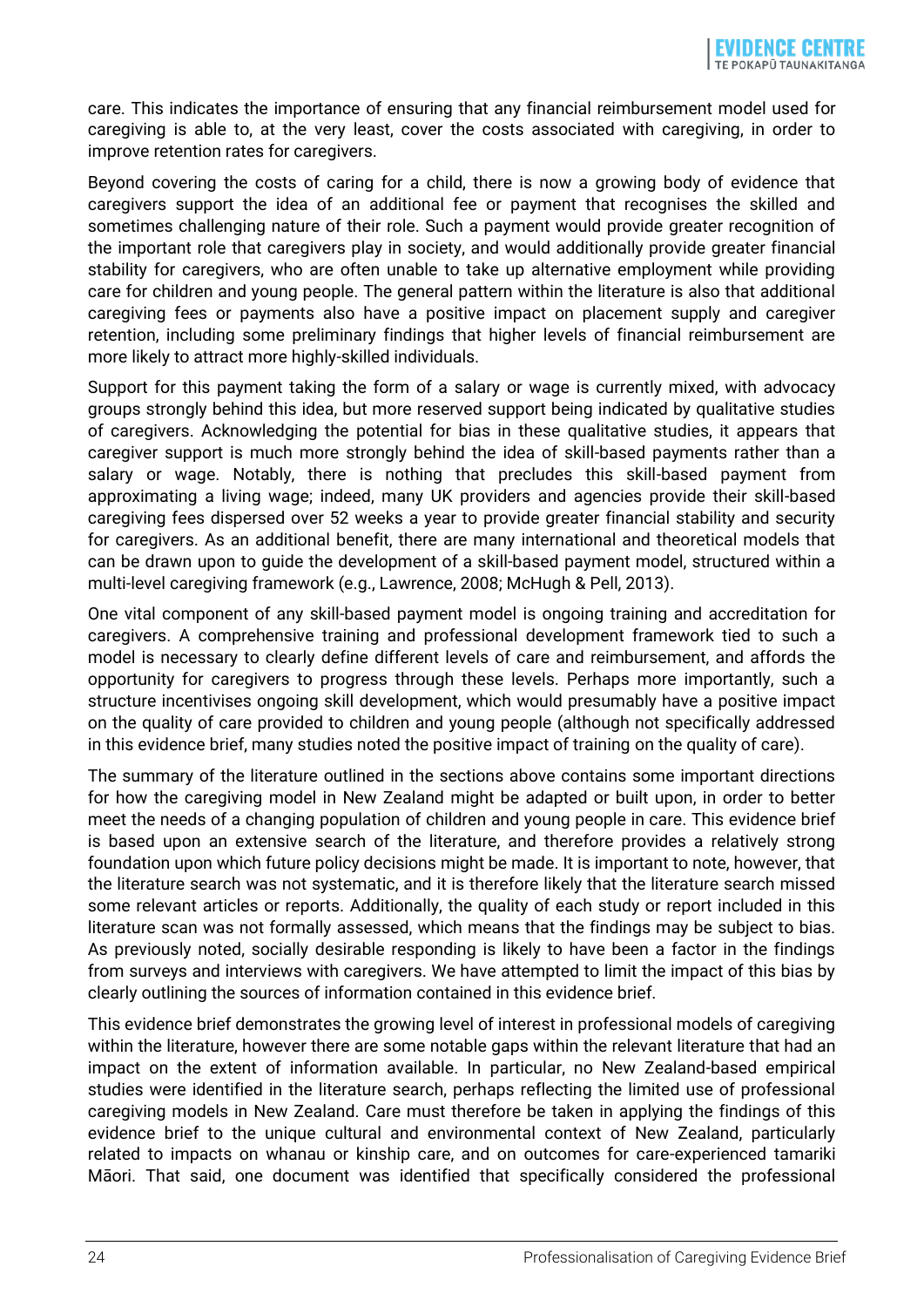caregiving models used in Canada in terms of their potential utility within New Zealand (Lawrence, 2008). This could provide a useful guide for future policy development in this area.

The impact of professional models of caregiving on caring for children and young people with high or complex needs was also notable gap in the literature. Given that one of the most common proposed benefits of professional models of caregiving is its ability to attract more highly skilled caregivers to the profession, this is a surprising, and important, gap in our current understanding of professional caregiving models. It is recommended that further research is conducted to further our understanding in this area, as well as in our understanding of the broader impact that professional caregiving models might have for the wellbeing of care-experienced children and young people in New Zealand.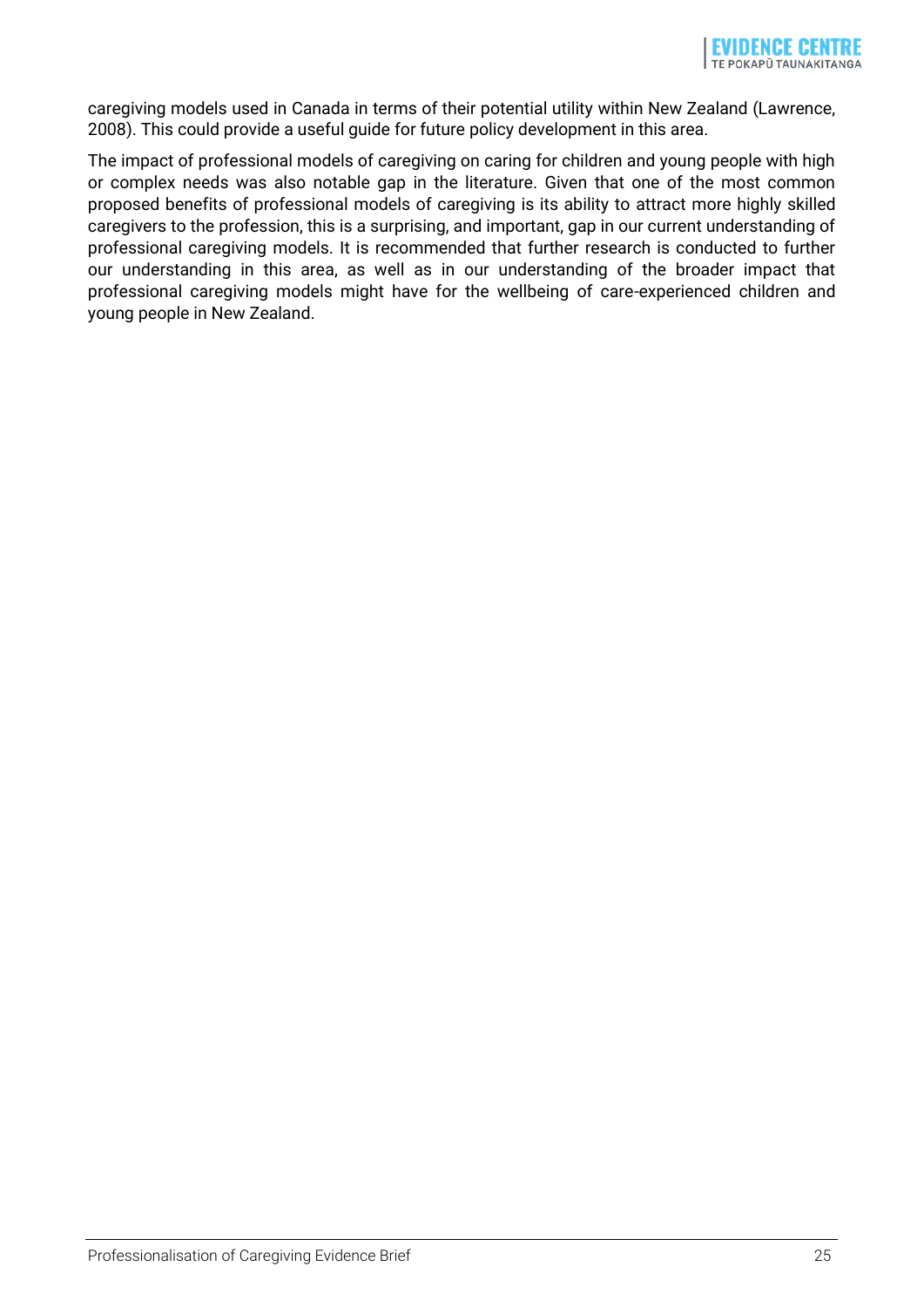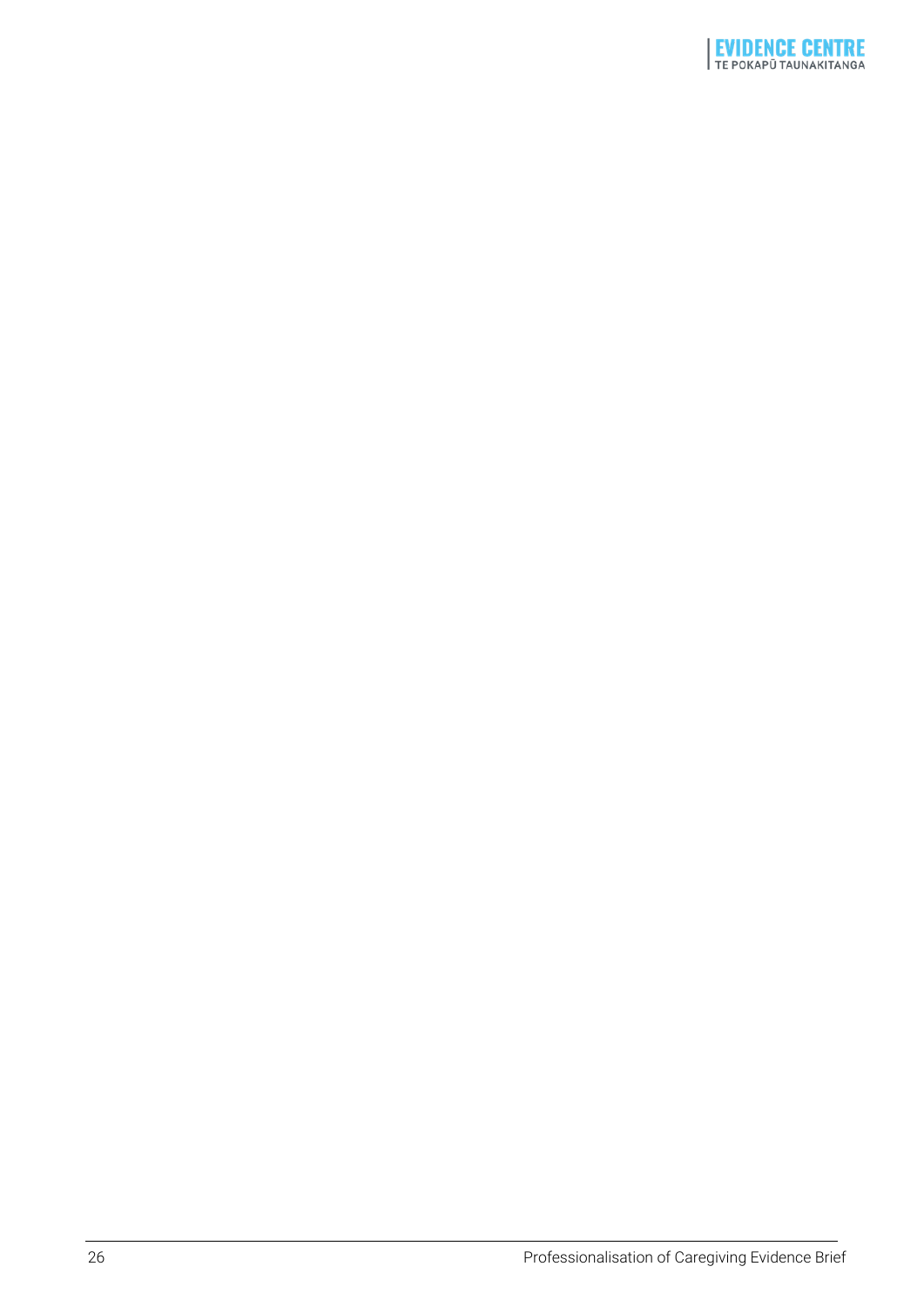### <span id="page-26-0"></span>**References**

- Ahn, H., DePanfilis, D., Frick, K., & Barth, R. P. (2018). Estimating minimum adequate foster care costs for children in the United States. *Children and Youth Services Review*, *84*, 55–67. https://doi.org/10.1016/j.childyouth.2017.10.045
- Ahn, H., Greeno, E. J., Bright, C. L., Hartzel, S., & Reiman, S. (2017). A survival analysis of the length of foster parenting duration and implications for recruitment and retention of foster parents. *Children and Youth Services Review*, *79*, 478–484. https://doi.org/10.1016/j.childyouth.2017.06.069
- Baginsky, M., Gorin, S., & Sands, C. (2017). *The fostering system in England : evidence review*. https://doi.org/https://www.gov.uk/government/publications/the-fostering-system-in-englandreview
- Blythe, S. L., Wilkes, L., & Halcomb, E. J. (2014). The foster carer's experience: An integrative review. *Collegian*, *21*(1), 21–32. https://doi.org/10.1016/j.colegn.2012.12.001
- Button, D. (2014). *Research into Core Child Allowances for Foster Carers*. Edinburgh.
- Campbell, C., & Downs, S. W. (1987). The impact of economic incentives on foster parents. *Social Service Review*, *61*(4), 599–609. https://doi.org/10.1086/644480
- Cann, R., & Lawson, K. (2016). *Cuts: The view from foster carers: The impacty of austerity measures on foster children and the families that care for them*. London, UK.
- Centre for Social Justice. (2008). *Couldn't Care Less: A policy report from the Children in Care Working Group*. https://doi.org/10.1136/bmj.d877
- Chamberlain, P., Moreland, S., & Reid, K. (1992). Enhanced services and stipends for foster parents: effects on retention rates and outcomes for children. *Child Welfare*, *71*(5), 387–401.
- Colton, M., Roberts, S., & Williams, M. (2008). The recruitment and retention of family foster-carers: An international and cross-cultural analysis. *British Journal of Social Work*, *38*(5), 865–884. https://doi.org/10.1093/bjsw/bcl375
- Cooley, M. E., Farineau, H. M., & Mullis, A. K. (2015). Child behaviors as a moderator: Examining the relationship between foster parent supports, satisfaction, and intent to continue fostering. *Child Abuse and Neglect*, *45*, 46–56. https://doi.org/10.1016/j.chiabu.2015.05.007
- Critelli, F. M. (2008). Labor of love: foster mothers, caregiving, and welfare reform. *Child Welfare*, *87*(4), 5–34. Retrieved from http://search.ebscohost.com/login.aspx?direct=true&db=rzh&AN=105491192&site=ehostlive&scope=site
- Cuthbert, W. J. (2015). *Addressing the dual role identity problem in foster parenting* (Victoria University of Wellington). Retrieved from http://researcharchive.vuw.ac.nz/xmlui/bitstream/handle/10063/4726/thesis.pdf?sequence=2
- Daniel, E. (2011). Gentle iron will: Foster parents' perspectives. *Children and Youth Services Review*, *33*(6), 910–917. https://doi.org/10.1016/j.childyouth.2010.12.009
- De Wilde, L., Devlieghere, J., Vandenbroeck, M., & Vanobbergen, B. (2019). Foster parents between voluntarism and professionalisation: Unpacking the backpack. *Children and Youth Services Review*, *98*, 290–296. https://doi.org/10.1016/j.childyouth.2019.01.020
- DeVooght, K., Child Trends, & Blazey, D. (2013). *Family Foster Care Reimbursement Rates in the U.S.: A Report from a 2012 National Survey on Family Foster Care Provider Classifications and Rates*. Retrieved from https://www.childtrends.org/wp-content/uploads/2013/04/Foster-Care-Payment-Rate-Report.pdf
- Doyle, J. J., & Peters, H. E. (2007). The market for foster care: An empirical study of the impact of foster care subsidies. *Review of Economics of the Household*, *5*(4), 329–351. https://doi.org/10.1007/s11150-007-9018-x
- Duncan, B., & Argys, L. (2007). Economic incentives and foster care placement. *Southern Economic*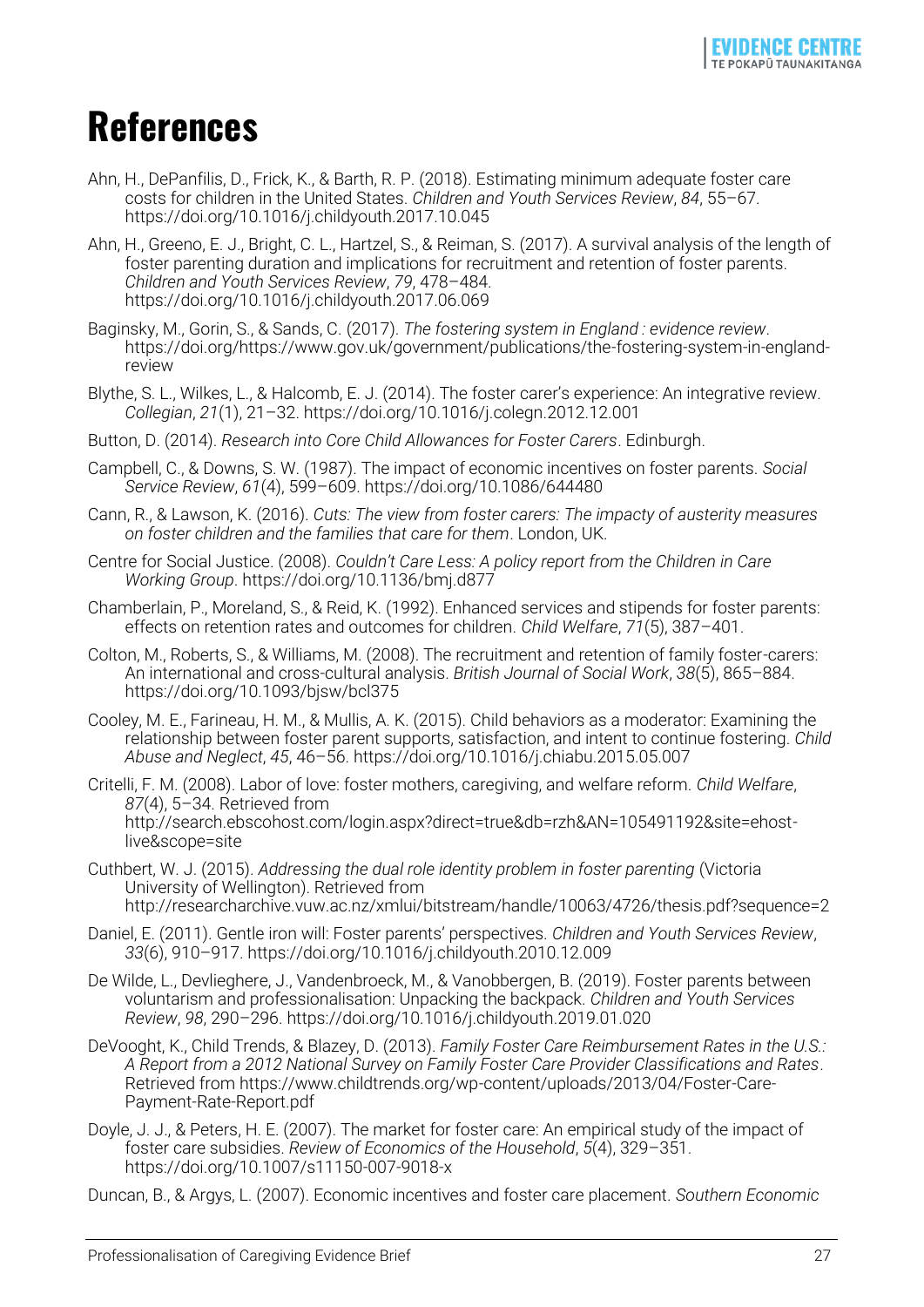*Journal*, *74*(1), 114–142.

- Esaki, N., Ahn, H., & Gregory, G. (2012). Factors Associated With Foster Parents' Perceptions of Agency Effectiveness in Preparing Them for Their Role. *Journal of Public Child Welfare*, *6*(5), 678–695. https://doi.org/10.1080/15548732.2012.723978
- Gazikova, E., Sebokova, G., Fellnerova, N., & Ridosko, J. (2017). Risks of professional parenting. *Clinical Social Work and Health Intervention*, *8*(2), 44–52.
- Geiger, J. M., Hayes, M. J., & Lietz, C. A. (2013). Should I stay or should I go? A mixed methods study examining the factors influencing foster parents' decisions to continue or discontinue providing foster care. *Children and Youth Services Review*, *35*(9), 1356–1365. https://doi.org/10.1016/j.childyouth.2013.05.003
- Habel, L., Clark, R. A., & Segal, L. (2013). Interest from tertiary educated persons in fostering children with higher care needs under a professional (paid) model compared with general foster care. *Australian Social Work*, *66*(1), 8–25. https://doi.org/10.1080/0312407X.2012.732587
- Hudson, P., & Levasseur, K. (2002). Supporting foster parents: Caring voices. *Child Welfare*, *81*(6), 853–877.
- Hutchinson, B., Asquith, J., & Simmonds, J. (2003). 'Skills Protect': Towards a professional foster care service. *Adoption & Fostering*, *27*(3), 8–13. https://doi.org/10.1177/030857590302700304
- Kirton, D. (2001). Love and money: payment, motivation and the fostering task. *Child and Family Social Work*, *6*(3), 199–208. https://doi.org/10.1046/j.1365-2206.2001.00208.x
- Kirton, D. (2007). Step forward? Step back? The professionalisation of fostering. *Social Work and Social Sciences Review*, *13*(1), 6–24. https://doi.org/10.1921/19626
- Kirton, D., Beecham, J., & Ogilvie, K. (2007). Gaining satisfaction? an exploration of foster-carers' attitudes to payment. *British Journal of Social Work*, *37*(7), 1205–1224. https://doi.org/10.1093/bjsw/bcl061
- Lawrence, G. (2008). *Winston Churchill Memorial Trust Report*. https://doi.org/10.1353/jmh.2004.0101
- McCartan, C., Bunting, L., Bywaters, P., Davidson, G., Elliott, M., & Hooper, J. (2018). A four-nation comparison of kinship care in the UK: The relationship between formal kinship care and deprivation. *Social Policy and Society, 17*(4), 619-635.
- McDermid, S., Holmes, L., Kirton, D., & Signoretta, P. (2012). *The demographic characteristics of foster carers in the UK: motivations, barriers and messages for recruitment and retention*. London, UK.
- McHugh, M. (2007). Indirect costs of fostering and their impact on carers. *Communities, Children and Families Australia*, *2*(1), 73–85.
- McHugh, M., & Pell, A. (2013). *Reforming the Foster Care System in Australia: A new model of support, education and payment for foster parents*. Melbourne, Australia.
- McHugh, M., & Valentine, K. (2011). *Financial and non-financial support to formal and informal out-ofhome carers. Occasional Paper No. 38*. https://doi.org/10.2139/ssrn.2014418
- Ministry of Social Development (2017). *Kids in care – National and local level data – June 2017*. Wellington: Ministry of Social Development. Retreived from [https://www.msd.govt.nz/about](https://www.msd.govt.nz/about-msd-and-our-work/publications-resources/statistics/cyf/kids-in-care.html)[msd-and-our-work/publications-resources/statistics/cyf/kids-in-care.html.](https://www.msd.govt.nz/about-msd-and-our-work/publications-resources/statistics/cyf/kids-in-care.html)
- Pac, J. (2017). The effect of monthly stipend on the placement instability of youths in out-of-home care. *Children and Youth Services Review*, *72*, 111–123. https://doi.org/10.1016/j.childyouth.2016.10.019
- Pithouse, A. (2004). Foster carers who care for children with challenging behaviour: A total population study. *Adoption and Fostering*, *28*(3), 20–30. https://doi.org/10.1177/030857590402800304
- Randle, M., Ernst, D., Leisch, F., & Dolnicar, S. (2017). What makes foster carers think about quitting? Recommendations for improved retention of foster carers. *Child and Family Social Work*, *22*(3), 1175–1186. https://doi.org/10.1111/cfs.12334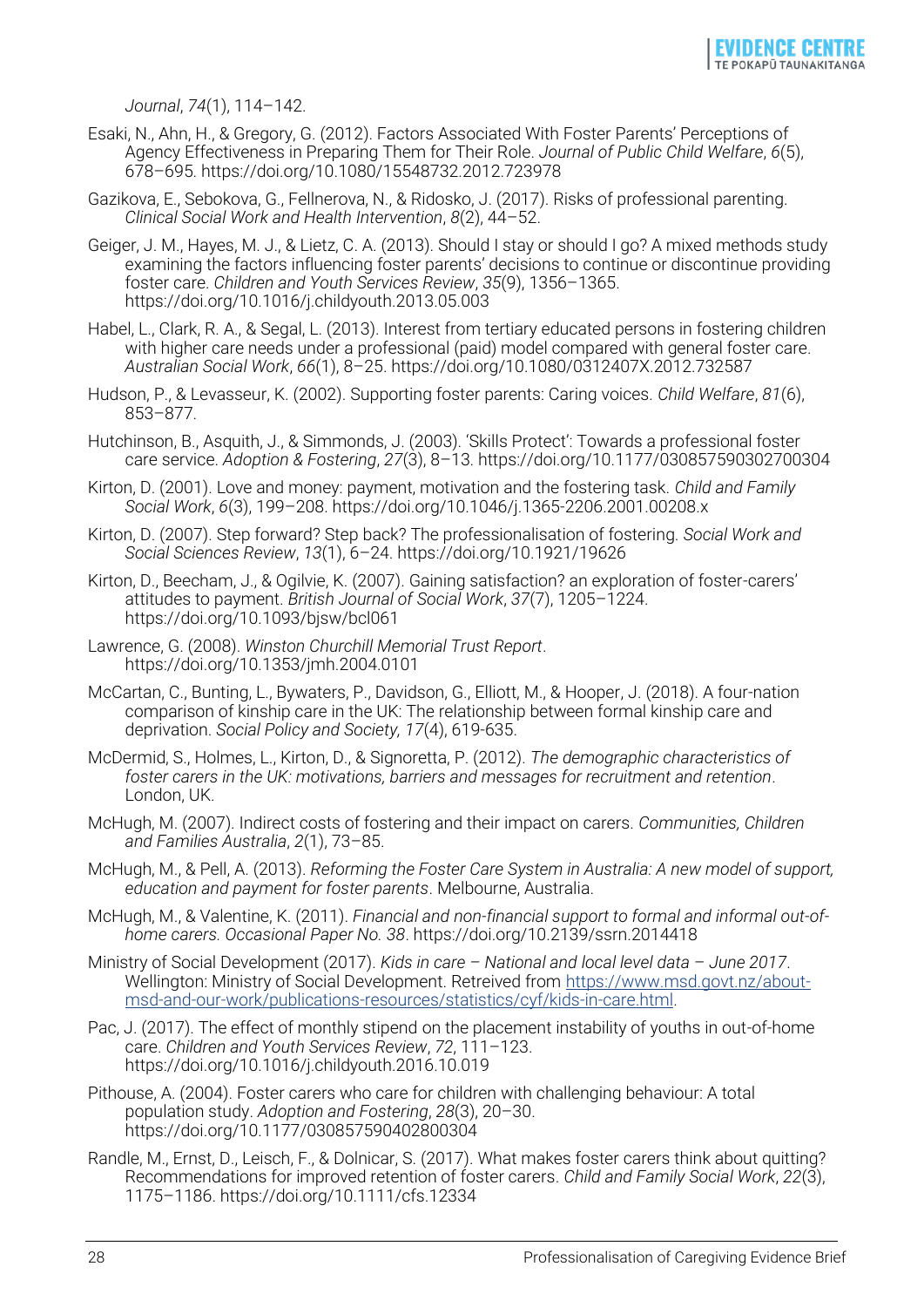- Randle, M., Miller, L., & Dolnicar, S. (2018). What can agencies do to increase foster carer satisfaction? *Child and Family Social Work*, *23*(2), 212–221. https://doi.org/10.1111/cfs.12402
- Rhodes, K. W., Orme, J. G., & Buehler, C. (2001). A comparison of family foster parents who quit, consider quitting, and plan to continue fostering. *Social Service Review*, *75*(1), 84–114.
- Rhodes, K. W., Orme, J. G., Cox, M. E., & Buehler, C. (2003). Foster family resources, psychosocial functioning, and retention. *Social Work Research*, *27*(3), 135–150.
- Rubin, D., Springer, S. H., Zlotnik, S., Kang-Yi, C. (2017). Needs of kinship care families and pediatric practice. *Pediatrics, 139*(4), e20170099.
- Schofield, G., Beek, M., Ward, E., & Biggart, L. (2013). Professional foster carer and committed parent: Role conflict and role enrichment at the interface between work and family in long-term foster care. *Child and Family Social Work*, *18*(1), 46–56. https://doi.org/10.1111/cfs.12034
- Tearse, M. (2010). *Love Fostering – Need Pay: A UK-wide survey of foster carers about fees*. Retrieved from

http://www.fostering.net/sites/www.fostering.net/files/public/resources/reports/love\_fosterin g\_need\_pay\_0310.pdf

Testa, M. F., & Rolock, N. (1999). Professional foster care: A future worth pursuing ? *Child Welfare*, *78*(1), 108–124.

The Fostering Network. (2004). *Fees for Foster Carers*. London, UK.

- Tunstall, R. (2014). *The costs to foster carers of providing accommodation for fostering: a report for the Fostering Network*. Retrieved from https://www.fostering.net/sites/www.fostering.net/files/public/resources/reports/the\_fosterin g\_network\_housing\_costs\_report\_final\_june\_2015.pdf
- Vanderfaeillie, J., Van Holen, F., De Maeyer, S., Gypen, L., & Belenger, L. (2016). Support needs and satisfaction in foster care: Differences between foster mothers and foster fathers. *Journal of Child and Family Studies*, *25*(5), 1515–1524. https://doi.org/10.1007/s10826-015-0320-6
- Wilson, K., & Evetts, J. (2006). The professionalisation of foster care. *Adoption & Fostering*, *30*(1), 39– 47. https://doi.org/10.4324/9780203016442